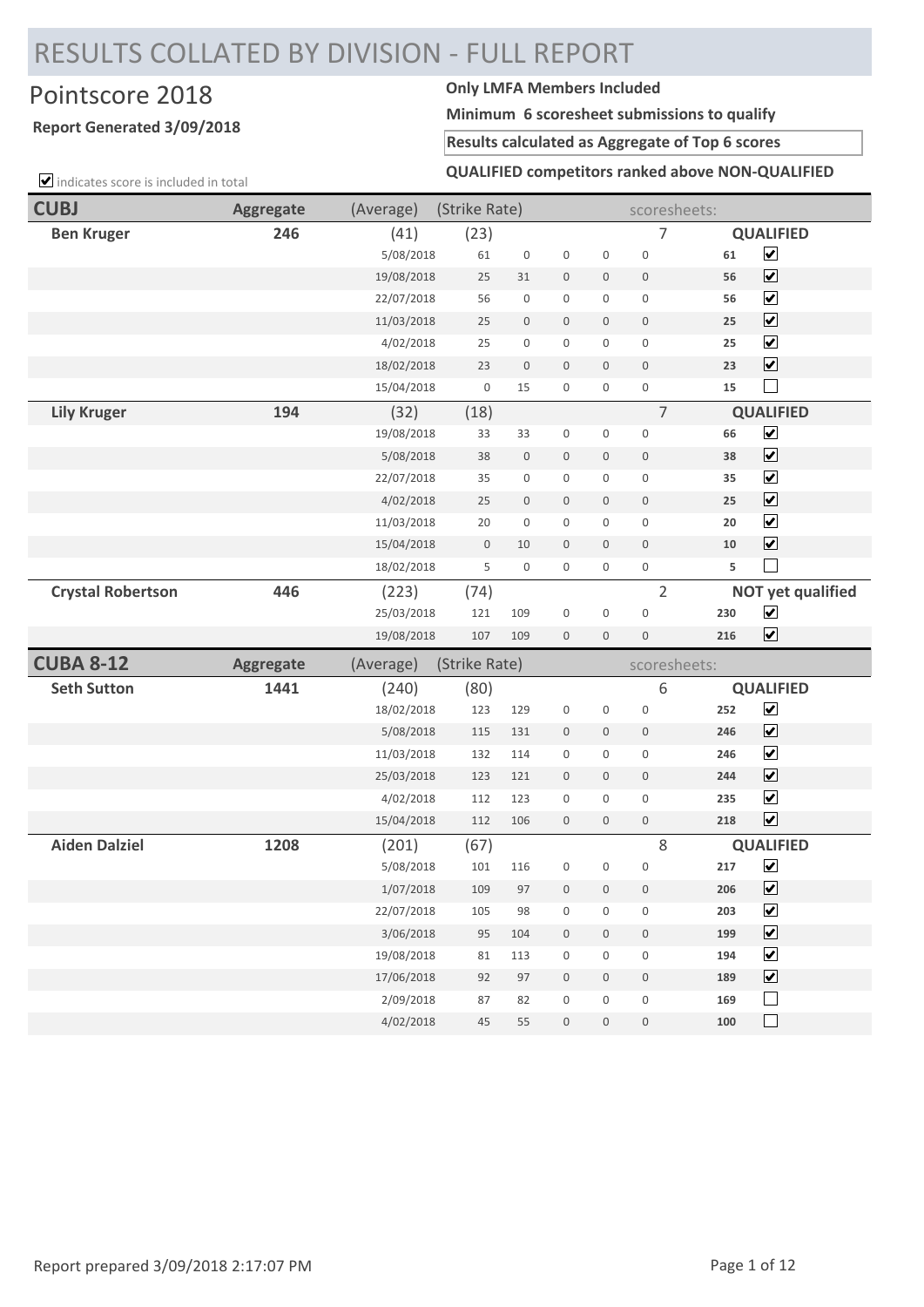| <b>CUBF 8-12</b>        | <b>Aggregate</b> | (Average)               | (Strike Rate) |                     |                     |              | scoresheets:        |     |                          |
|-------------------------|------------------|-------------------------|---------------|---------------------|---------------------|--------------|---------------------|-----|--------------------------|
| <b>Isabella Dalziel</b> | 1573             | (262)                   | (87)          |                     |                     |              | 12                  |     | <b>QUALIFIED</b>         |
|                         |                  | 3/06/2018               | 138           | 137                 | $\boldsymbol{0}$    | 0            | $\mathsf{O}\xspace$ | 275 | $\blacktriangledown$     |
|                         |                  | 19/08/2018              | 138           | 127                 | $\mathbf 0$         | 0            | $\mathsf{O}$        | 265 | $\overline{\mathbf{v}}$  |
|                         |                  | 1/07/2018               | 135           | 126                 | 0                   | 0            | $\mathsf{O}\xspace$ | 261 | $\blacktriangledown$     |
|                         |                  | 22/07/2018              | 129           | 130                 | $\boldsymbol{0}$    | 0            | $\mathbb O$         | 259 | $\overline{\mathbf{v}}$  |
|                         |                  | 17/06/2018              | 128           | 130                 | $\boldsymbol{0}$    | 0            | $\mathbf 0$         | 258 | $\overline{\mathbf{v}}$  |
|                         |                  | 5/08/2018               | 131           | 124                 | $\bf 0$             | 0            | $\bf 0$             | 255 | $\overline{\mathbf{v}}$  |
|                         |                  | 2/09/2018               | 131           | 124                 | $\mathsf{O}\xspace$ | 0            | $\mathsf{O}\xspace$ | 255 | $\Box$                   |
|                         |                  | 18/02/2018              | 125           | 127                 | $\boldsymbol{0}$    | 0            | $\bf 0$             | 252 | $\Box$                   |
|                         |                  | 25/03/2018              | 122           | 125                 | $\mathbf 0$         | 0            | $\mathsf{O}\xspace$ | 247 | $\Box$                   |
|                         |                  | 6/05/2018               | 118           | 126                 | $\mathbf 0$         | 0            | $\mathbf 0$         | 244 | $\Box$                   |
|                         |                  | 11/03/2018              | 121           | 117                 | $\mathbf 0$         | 0            | $\mathsf{O}\xspace$ | 238 | $\Box$                   |
|                         |                  | 4/02/2018               | 107           | 0                   | $\boldsymbol{0}$    | 0            | $\mathsf{O}\xspace$ | 107 | $\Box$                   |
| <b>CUBU 8-12</b>        | <b>Aggregate</b> | (Average)               | (Strike Rate) |                     |                     |              | scoresheets:        |     |                          |
| <b>Dean Ross</b>        | 874              | (145)                   | (48)          |                     |                     |              | $\mathsf 9$         |     | <b>QUALIFIED</b>         |
|                         |                  | 1/07/2018               | 84            | 82                  | $\boldsymbol{0}$    | 0            | 0                   | 166 | $\blacktriangledown$     |
|                         |                  | 22/07/2018              | 67            | 87                  | $\mathbf 0$         | 0            | $\mathsf{O}$        | 154 | $\overline{\mathbf{v}}$  |
|                         |                  | 19/08/2018              | 89            | 64                  | $\mathbf 0$         | 0            | 0                   | 153 | $\blacktriangledown$     |
|                         |                  | 5/08/2018               | 67            | 76                  | $\mathbf 0$         | $\mathsf{O}$ | $\mathbb O$         | 143 | $\overline{\mathbf{v}}$  |
|                         |                  | 18/02/2018              | 49            | 82                  | $\mathbf 0$         | 0            | $\mathsf 0$         | 131 | $\blacktriangledown$     |
|                         |                  | 17/06/2018              | 76            | 51                  | $\bf 0$             | 0            | 0                   | 127 | $\overline{\mathbf{v}}$  |
|                         |                  | 2/09/2018               | 79            | 48                  | $\mathsf{O}\xspace$ | 0            | $\mathsf{O}\xspace$ | 127 | $\Box$                   |
|                         |                  | 4/02/2018               | 70            | 35                  | $\boldsymbol{0}$    | 0            | $\mathsf{O}$        | 105 | $\Box$                   |
|                         |                  | 15/04/2018              | 50            | 41                  | 0                   | 0            | $\mathsf{O}\xspace$ | 91  | $\Box$                   |
| Levi Van Genderen       | 354              | (88)                    | (39)          |                     |                     |              | $\overline{4}$      |     | <b>NOT yet qualified</b> |
|                         |                  | 11/03/2018              | 69            | 60                  | $\boldsymbol{0}$    | 0            | 0                   | 129 | $\blacktriangledown$     |
|                         |                  | 4/02/2018               | 40            | 48                  | $\mathbf 0$         | 0            | $\mathbb O$         | 88  | $\overline{\mathbf{v}}$  |
|                         |                  | 1/07/2018               | 71            | 0                   | $\mathbf 0$         | 0            | $\mathsf{O}\xspace$ | 71  | $\blacktriangledown$     |
|                         |                  | 18/02/2018              | 66            | $\mathsf{O}\xspace$ | $\mathsf{O}\xspace$ | 0            | $\mathbb O$         | 66  | $\blacktriangledown$     |
| <b>YMR 13-14</b>        | <b>Aggregate</b> | (Average) (Strike Rate) |               |                     |                     |              | scoresheets:        |     |                          |
| <b>SAM RAWLINSON</b>    | 208              | (208)                   | (69)          |                     |                     |              | 1                   |     | <b>NOT yet qualified</b> |
|                         |                  | 11/03/2018              | 99            | 109                 | $\mathsf{O}\xspace$ | 0            | 0                   | 208 | $\blacktriangledown$     |
| <b>YMR 15-17</b>        | <b>Aggregate</b> | (Average)               | (Strike Rate) |                     |                     |              | scoresheets:        |     |                          |
| <b>Cooper Macalpine</b> | 237              | (237)                   | (79)          |                     |                     |              | 1                   |     | <b>NOT yet qualified</b> |
|                         |                  | 25/03/2018              | 118           | 119                 | $\mathsf{O}\xspace$ | 0            | 0                   | 237 | $\blacktriangledown$     |
| YU                      | <b>Aggregate</b> | (Average)               | (Strike Rate) |                     |                     |              | scoresheets:        |     |                          |
| <b>Jodi Faux</b>        | 1174             | (195)                   | (65)          |                     |                     |              | 11                  |     | <b>QUALIFIED</b>         |
|                         |                  | 1/07/2018               | 112           | 107                 | $\mathsf 0$         | 0            | $\mathbf 0$         | 219 | $\blacktriangledown$     |
|                         |                  | 22/07/2018              | 112           | 92                  | $\boldsymbol{0}$    | 0            | $\mathbb O$         | 204 | $\blacktriangledown$     |
|                         |                  | 5/08/2018               | 96            | 99                  | $\mathbf 0$         | 0            | $\mathsf{O}\xspace$ | 195 | $\blacktriangledown$     |
|                         |                  | 18/02/2018              | 101           | 89                  | $\mathbb O$         | 0            | $\mathbb O$         | 190 | $\blacktriangledown$     |
|                         |                  | 19/08/2018              | 97            | 91                  | 0                   | 0            | $\mathsf{O}\xspace$ | 188 | $\blacktriangledown$     |
|                         |                  | 2/09/2018               | 101           | $77 \,$             | $\mathsf{O}\xspace$ | 0            | $\mathsf{O}\xspace$ | 178 | $\blacktriangledown$     |
|                         |                  | 25/03/2018              | 90            | 83                  | $\mathsf{O}\xspace$ | 0            | $\mathbf 0$         | 173 | $\Box$                   |
|                         |                  | 15/04/2018              | 82            | 80                  | $\boldsymbol{0}$    | 0            | $\mathbb O$         | 162 | $\Box$                   |
|                         |                  | 3/06/2018               | 82            | 69                  | $\mathsf{O}\xspace$ | 0            | $\mathsf{O}\xspace$ | 151 | $\Box$                   |
|                         |                  | 4/02/2018               | 64            | 56                  | $\boldsymbol{0}$    | 0            | $\mathsf{O}$        | 120 | $\Box$                   |
|                         |                  | 17/06/2018              | 59            | 0                   | $\mathsf{O}\xspace$ | 0            | 0                   | 59  | $\Box$                   |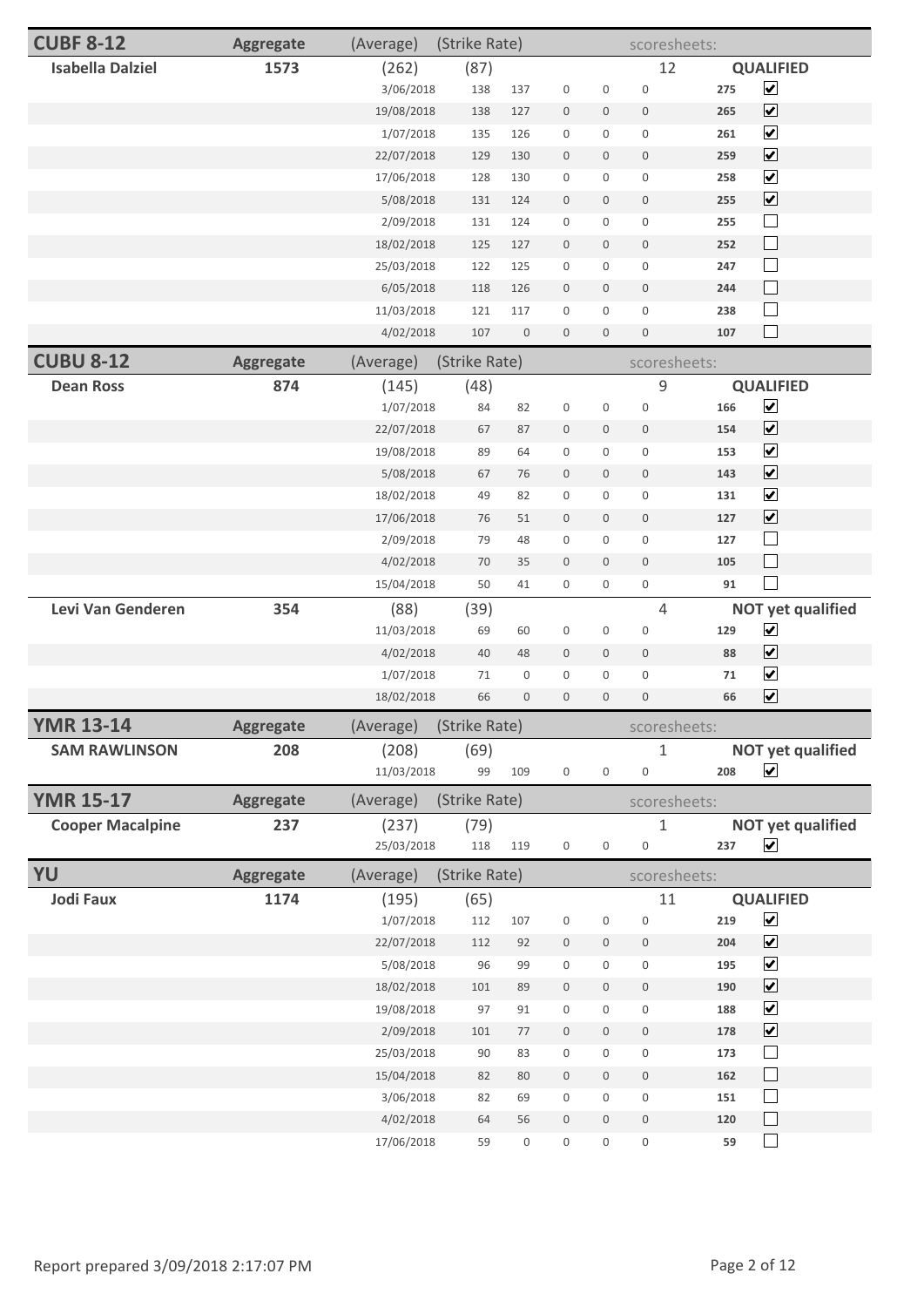| YF                     | <b>Aggregate</b> | (Average)  | (Strike Rate) |        |                     |                     | scoresheets:        |     |                          |
|------------------------|------------------|------------|---------------|--------|---------------------|---------------------|---------------------|-----|--------------------------|
| <b>Sarah Keene</b>     | 1267             | (253)      | (84)          |        |                     |                     | 5                   |     | <b>NOT yet qualified</b> |
|                        |                  | 18/02/2018 | 137           | 144    | $\mathbf 0$         | $\mathsf{O}\xspace$ | $\mathsf{O}\xspace$ | 281 | $\blacktriangledown$     |
|                        |                  | 19/08/2018 | 133           | 134    | $\mathbf 0$         | $\mathsf{O}\xspace$ | $\mathbf 0$         | 267 | $\overline{\mathbf{v}}$  |
|                        |                  | 1/07/2018  | 120           | 134    | $\mathbb O$         | $\mathsf{O}\xspace$ | $\mathsf{O}\xspace$ | 254 | $\blacktriangledown$     |
|                        |                  | 15/04/2018 | 109           | 137    | $\mathbf 0$         | $\mathbf 0$         | $\mathbf 0$         | 246 | $\blacktriangledown$     |
|                        |                  | 4/02/2018  | 105           | 114    | $\mathbf 0$         | $\mathsf{O}\xspace$ | $\mathsf{O}\xspace$ | 219 | $\blacktriangledown$     |
| <b>MCU</b>             | <b>Aggregate</b> | (Average)  | (Strike Rate) |        |                     |                     | scoresheets:        |     |                          |
| <b>Ronald Scott</b>    | 1336             | (222)      | (74)          |        |                     |                     | 8                   |     | <b>QUALIFIED</b>         |
|                        |                  | 19/08/2018 | 126           | 107    | $\mathbb O$         | $\mathsf{O}\xspace$ | $\mathsf{O}\xspace$ | 233 | $\blacktriangledown$     |
|                        |                  | 17/06/2018 | 97            | 130    | $\mathbb O$         | $\mathbf 0$         | $\mathbb O$         | 227 | $\overline{\mathbf{v}}$  |
|                        |                  | 3/06/2018  | 110           | 114    | $\mathbf 0$         | $\mathsf{O}\xspace$ | $\mathbf 0$         | 224 | $\blacktriangledown$     |
|                        |                  | 2/09/2018  | 115           | 106    | $\mathbf 0$         | $\mathbf 0$         | $\boldsymbol{0}$    | 221 | $\overline{\mathbf{v}}$  |
|                        |                  | 22/07/2018 | 116           | 103    | $\mathbb O$         | $\mathsf{O}\xspace$ | $\mathbf 0$         | 219 | $\overline{\mathbf{v}}$  |
|                        |                  | 25/03/2018 | 94            | 118    | $\mathbf 0$         | $\mathsf{O}\xspace$ | $\boldsymbol{0}$    | 212 | $\overline{\mathbf{v}}$  |
|                        |                  | 6/05/2018  | 96            | 96     | $\mathbb O$         | $\mathsf{O}\xspace$ | $\mathsf{O}\xspace$ | 192 | $\Box$                   |
|                        |                  | 18/02/2018 | 94            | 93     | $\mathbf 0$         | $\mathsf{O}\xspace$ | $\mathbf 0$         | 187 | $\Box$                   |
| <b>Nathan Brown</b>    | 194              | (194)      | (64)          |        |                     |                     | $1\,$               |     | <b>NOT yet qualified</b> |
|                        |                  | 19/08/2018 | 81            | 113    | $\mathbf 0$         | $\mathsf 0$         | $\mathsf{O}\xspace$ | 194 | $\blacktriangledown$     |
| <b>Paul Lovelock</b>   | 179              | (179)      | (59)          |        |                     |                     | $\mathbf{1}$        |     | <b>NOT yet qualified</b> |
|                        |                  | 18/02/2018 | 84            | 95     | $\mathbf 0$         | $\mathbf 0$         | $\mathsf{O}\xspace$ | 179 | $\blacktriangledown$     |
|                        |                  |            |               |        |                     |                     |                     |     |                          |
| <b>RU</b>              | <b>Aggregate</b> | (Average)  | (Strike Rate) |        |                     |                     | scoresheets:        |     |                          |
| <b>Michelle Ross</b>   | 1078             | (179)      | (59)          |        |                     |                     | 12                  |     | <b>QUALIFIED</b>         |
|                        |                  | 19/08/2018 | 99            | 94     | $\mathbf 0$         | $\mathsf{O}\xspace$ | $\mathsf{O}\xspace$ | 193 | $\blacktriangledown$     |
|                        |                  | 22/07/2018 | 101           | 92     | $\mathbf 0$         | $\mathsf{O}\xspace$ | $\boldsymbol{0}$    | 193 | $\overline{\mathbf{v}}$  |
|                        |                  | 5/08/2018  | 92            | 87     | $\mathbb O$         | $\mathsf{O}\xspace$ | $\mathsf{O}\xspace$ | 179 | $\blacktriangledown$     |
|                        |                  | 3/06/2018  | 82            | 93     | $\mathbb O$         | $\mathsf{O}\xspace$ | $\mathbb O$         | 175 | $\blacktriangledown$     |
|                        |                  | 25/03/2018 | 96            | 74     | $\mathbf 0$         | $\mathbf 0$         | $\mathbf 0$         | 170 | $\blacktriangledown$     |
|                        |                  | 1/07/2018  | 81            | 87     | $\mathbb O$         | $\mathsf{O}\xspace$ | $\mathbb O$         | 168 | $\overline{\mathbf{v}}$  |
|                        |                  | 11/03/2018 | 74            | 61     | $\mathbf 0$         | $\mathsf{O}\xspace$ | $\mathsf{O}\xspace$ | 135 | $\overline{\phantom{a}}$ |
|                        |                  | 18/02/2018 | 58            | $71\,$ | $\mathsf{O}\xspace$ | $\mathsf{O}\xspace$ | $\boldsymbol{0}$    | 129 | $\Box$                   |
|                        |                  | 4/02/2018  | 61            | 61     | $\mathsf{O}\xspace$ | $\mathsf{O}\xspace$ | $\mathsf{O}\xspace$ | 122 |                          |
|                        |                  | 2/09/2018  | 63            | 57     | $\mathsf{O}\xspace$ | $\mathsf{O}\xspace$ | $\mathsf{O}\xspace$ | 120 | $\Box$                   |
|                        |                  | 17/06/2018 | 51            | 63     | $\mathsf{O}\xspace$ | $\mathsf{O}\xspace$ | $\mathsf{O}\xspace$ | 114 | $\overline{\phantom{0}}$ |
|                        |                  | 15/04/2018 | 43            | 69     | $\mathbb O$         | $\mathsf{O}\xspace$ | $\mathbb O$         | 112 | $\Box$                   |
| <b>Daniel Ross</b>     | 186              | (186)      | (62)          |        |                     |                     | $1\,$               |     | <b>NOT yet qualified</b> |
|                        |                  | 4/02/2018  | 96            | $90\,$ | $\mathsf{O}\xspace$ | $\mathsf{O}\xspace$ | $\mathsf 0$         | 186 | $\blacktriangledown$     |
| <b>Elissa Morrison</b> | 163              | (81)       | (27)          |        |                     |                     | $\overline{2}$      |     | <b>NOT yet qualified</b> |
|                        |                  | 22/07/2018 | $30\,$        | 72     | $\mathbf 0$         | $\mathsf{O}\xspace$ | $\mathsf{O}\xspace$ | 102 | $\blacktriangledown$     |
|                        |                  | 19/08/2018 | 41            | 20     | $\mathbf 0$         | $\mathsf{O}\xspace$ | $\boldsymbol{0}$    | 61  | $\blacktriangledown$     |
| <b>Jocelyn Milburn</b> | 134              | (134)      | (44)          |        |                     |                     | $\mathbf{1}$        |     | <b>NOT yet qualified</b> |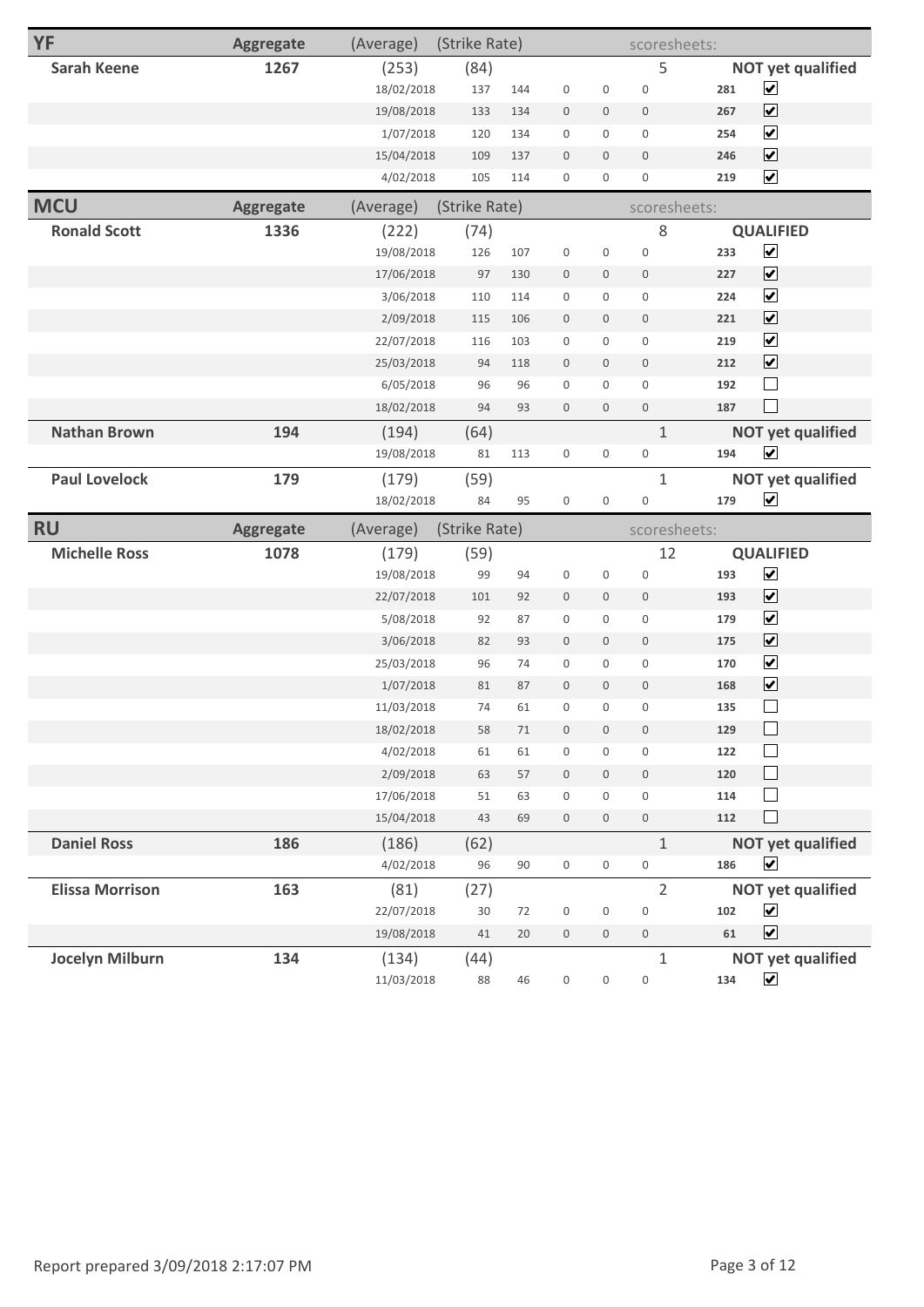| <b>TRAD</b>           | Aggregate | (Average)  | (Strike Rate) |                     |                     |                     | scoresheets:        |     |                              |
|-----------------------|-----------|------------|---------------|---------------------|---------------------|---------------------|---------------------|-----|------------------------------|
| <b>Daniel Ross</b>    | 1272      | (212)      | (70)          |                     |                     |                     | 12                  |     | <b>QUALIFIED</b>             |
|                       |           | 5/08/2018  | 113           | 110                 | $\mathbb O$         | 0                   | $\mathbf 0$         | 223 | $\blacktriangledown$         |
|                       |           | 19/08/2018 | 113           | 110                 | $\mathsf{O}$        | $\mathbf 0$         | $\mathbf 0$         | 223 | $\boxed{\blacktriangledown}$ |
|                       |           | 17/06/2018 | 122           | 100                 | $\mathsf{O}\xspace$ | $\mathbf 0$         | $\mathsf{O}\xspace$ | 222 | $\blacktriangledown$         |
|                       |           | 1/07/2018  | 112           | 93                  | $\mathbb O$         | $\mathbf 0$         | $\mathbb O$         | 205 | $\boxed{\blacktriangledown}$ |
|                       |           | 22/07/2018 | 102           | 100                 | $\mathsf{O}\xspace$ | 0                   | $\mathsf{O}\xspace$ | 202 | $\overline{\mathbf{v}}$      |
|                       |           | 3/06/2018  | 92            | 105                 | $\mathbf 0$         | 0                   | $\mathbf 0$         | 197 | $\boxed{\blacktriangledown}$ |
|                       |           | 2/09/2018  | 95            | 94                  | $\mathbf 0$         | 0                   | $\mathbf 0$         | 189 | $\Box$                       |
|                       |           | 25/03/2018 | 66            | 88                  | $\boldsymbol{0}$    | $\mathbf 0$         | $\boldsymbol{0}$    | 154 | $\Box$                       |
|                       |           | 18/02/2018 | 78            | 69                  | $\mathsf{O}\xspace$ | 0                   | $\mathsf{O}\xspace$ | 147 | $\Box$                       |
|                       |           | 15/04/2018 | 55            | 69                  | $\mathbf 0$         | $\mathsf{O}\xspace$ | $\mathbf 0$         | 124 | $\Box$                       |
|                       |           | 22/07/2018 | 102           | $\mathsf{O}\xspace$ | $\mathsf{O}\xspace$ | $\mathsf{O}\xspace$ | $\mathsf{O}\xspace$ | 102 | $\Box$                       |
|                       |           | 11/03/2018 | 48            | 48                  | $\mathbb O$         | 0                   | $\mathbb O$         | 96  | $\Box$                       |
| <b>Paul Lovelock</b>  | 1249      | (208)      | (69)          |                     |                     |                     | 10                  |     | <b>QUALIFIED</b>             |
|                       |           | 1/07/2018  | 121           | 106                 | $\mathsf{O}\xspace$ | $\mathsf{O}\xspace$ | $\mathbb O$         | 227 | $\blacktriangledown$         |
|                       |           | 22/07/2018 | 95            | 121                 | $\mathbf 0$         | 0                   | $\mathbb O$         | 216 | $\boxed{\blacktriangledown}$ |
|                       |           | 19/08/2018 | 108           | 102                 | $\mathbf 0$         | $\mathsf{O}\xspace$ | $\mathbf 0$         | 210 | $\overline{\mathbf{v}}$      |
|                       |           | 3/06/2018  | 92            | 111                 | $\mathbf 0$         | $\mathbf 0$         | $\mathbf 0$         | 203 | $\blacktriangledown$         |
|                       |           | 5/08/2018  | 94            | 108                 | $\mathsf{O}\xspace$ | 0                   | $\mathsf{O}\xspace$ | 202 | $\blacktriangledown$         |
|                       |           | 2/09/2018  | 105           | 86                  | $\mathbf 0$         | $\mathsf{O}$        | $\mathbf 0$         | 191 | $\overline{\mathbf{v}}$      |
|                       |           | 11/03/2018 | 96            | 89                  | $\mathbf 0$         | 0                   | $\mathbf 0$         | 185 | $\Box$                       |
|                       |           | 15/04/2018 | 97            | 81                  | $\bf 0$             | 0                   | $\mathbf 0$         | 178 | $\Box$                       |
|                       |           | 6/05/2018  | 65            | 93                  | $\mathsf{O}$        | $\mathsf{O}\xspace$ | $\mathsf{O}\xspace$ | 158 | $\Box$                       |
|                       |           | 17/06/2018 | 99            | $\mathbb O$         | $\mathbf 0$         | 0                   | $\mathbf 0$         | 99  | $\Box$                       |
| <b>David Saillard</b> | 1219      | (203)      | (67)          |                     |                     |                     | 11                  |     | <b>QUALIFIED</b>             |
|                       |           | 22/07/2018 | 94            | 120                 | $\mathsf 0$         | $\mathsf{O}\xspace$ | $\mathbf 0$         | 214 | $\blacktriangledown$         |
|                       |           | 19/08/2018 | 100           | 113                 | $\mathbf 0$         | 0                   | $\mathbf 0$         | 213 | $\boxed{\blacktriangledown}$ |
|                       |           | 17/06/2018 | 102           | 105                 | $\mathbf 0$         | $\mathsf{O}\xspace$ | $\mathbf 0$         | 207 | $\blacktriangledown$         |
|                       |           | 2/09/2018  | 95            | 107                 | $\boldsymbol{0}$    | 0                   | $\mathbb O$         | 202 | $\blacktriangledown$         |
|                       |           | 3/06/2018  | 102           | 92                  | $\mathsf{O}\xspace$ | 0                   | $\mathbf 0$         | 194 | $\blacktriangledown$         |
|                       |           | 25/03/2018 | 100           | 89                  | $\mathsf{O}$        | $\mathsf{O}\xspace$ | $\mathbf 0$         | 189 | $\boxed{\blacktriangledown}$ |
|                       |           | 4/02/2018  | 95            | 82                  | $\mathbb O$         | 0                   | $\mathsf{O}\xspace$ | 177 | $\Box$                       |
|                       |           | 11/03/2018 | 89            | 79                  | $\mathsf{O}$        | $\mathsf{O}\xspace$ | $\mathsf{O}\xspace$ | 168 | $\Box$                       |
|                       |           | 18/02/2018 | 89            | 72                  | $\mathsf{O}\xspace$ | $\mathsf{O}$        | $\mathsf{O}\xspace$ | 161 | $\Box$                       |
|                       |           | 6/05/2018  | 73            | 86                  | $\mathbb O$         | $\mathsf{O}\xspace$ | $\mathsf{O}\xspace$ | 159 | $\Box$                       |
|                       |           | 15/04/2018 | $91\,$        | 64                  | $\mathsf{O}\xspace$ | $\mathsf{O}\xspace$ | $\mathsf{O}\xspace$ | 155 | $\Box$                       |
| <b>Trevor Evans</b>   | 1142      | (190)      | (63)          |                     |                     |                     | 10                  |     | <b>QUALIFIED</b>             |
|                       |           | 1/07/2018  | 108           | 98                  | $\mathsf{O}\xspace$ | $\mathsf{O}\xspace$ | $\mathbf 0$         | 206 | $\blacktriangledown$         |
|                       |           | 17/06/2018 | 99            | 92                  | $\mathsf{O}\xspace$ | $\mathsf{O}\xspace$ | $\boldsymbol{0}$    | 191 | $\blacktriangledown$         |
|                       |           | 6/05/2018  | 82            | 108                 | $\mathsf{O}\xspace$ | 0                   | $\mathsf{O}\xspace$ | 190 | $\blacktriangledown$         |
|                       |           | 2/09/2018  | 93            | 96                  | $\mathsf{O}\xspace$ | $\mathbf 0$         | $\mathsf{O}\xspace$ | 189 | $\blacktriangledown$         |
|                       |           | 19/08/2018 | 96            | 92                  | $\mathsf{O}$        | $\mathbf 0$         | $\mathsf{O}$        | 188 | $\blacktriangledown$         |
|                       |           | 3/06/2018  | 96            | 82                  | $\mathbb O$         | $\mathsf{O}\xspace$ | $\mathbb O$         | 178 | $\blacktriangledown$         |
|                       |           | 11/03/2018 | 83            | 95                  | $\mathsf{O}\xspace$ | $\mathsf{O}\xspace$ | $\mathsf{O}\xspace$ | 178 | $\Box$                       |
|                       |           | 15/04/2018 | 75            | 93                  | $\mathbb O$         | $\mathsf{O}\xspace$ | $\mathsf{O}\xspace$ | 168 | $\Box$                       |
|                       |           | 25/03/2018 | 87            | 73                  | $\boldsymbol{0}$    | $\mathbf 0$         | $\mathbf 0$         | 160 | $\Box$                       |
|                       |           | 5/08/2018  | 94            | 64                  | $\mathsf{O}\xspace$ | 0                   | $\mathbb O$         | 158 | $\Box$                       |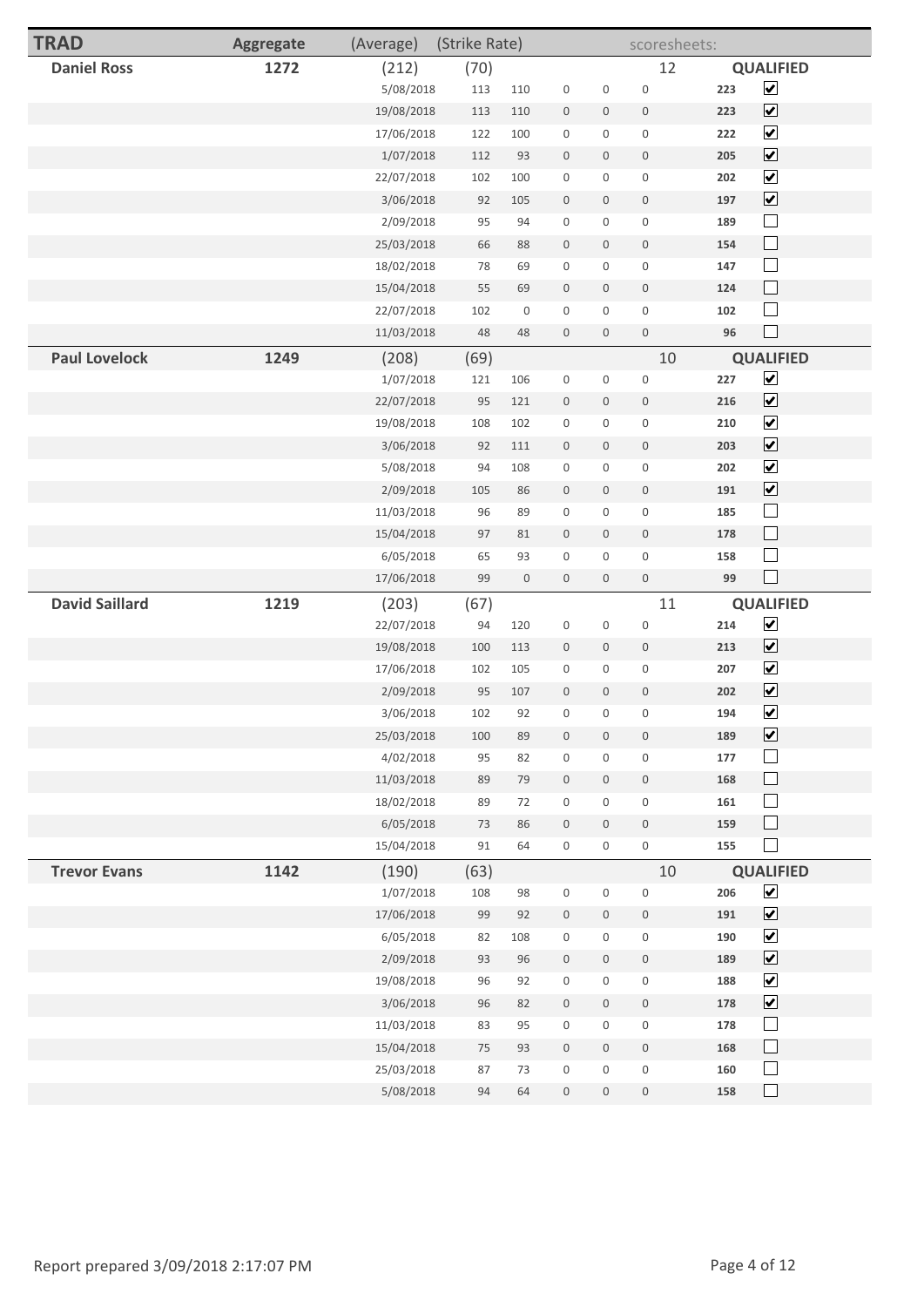| <b>Robin Dalziel</b>   | 950 | (158)      | (52)   |     |                     |              | 12                  |     | <b>QUALIFIED</b>                |
|------------------------|-----|------------|--------|-----|---------------------|--------------|---------------------|-----|---------------------------------|
|                        |     | 22/07/2018 | 80     | 102 | $\mathsf{O}\xspace$ | 0            | $\mathbf 0$         | 182 | $\blacktriangledown$            |
|                        |     | 19/08/2018 | 73     | 106 | $\boldsymbol{0}$    | 0            | $\mathbf 0$         | 179 | $\overline{\blacktriangledown}$ |
|                        |     | 17/06/2018 | 82     | 87  | $\mathsf{O}\xspace$ | 0            | $\mathbb O$         | 169 | $\blacktriangledown$            |
|                        |     | 5/08/2018  | 70     | 71  | $\mathbb O$         | 0            | $\mathbf 0$         | 141 | $\boxed{\blacktriangledown}$    |
|                        |     | 1/07/2018  | 71     | 69  | 0                   | 0            | $\mathbb O$         | 140 | $\blacktriangledown$            |
|                        |     | 2/09/2018  | $71\,$ | 68  | $\mathsf{O}\xspace$ | 0            | $\mathbb O$         | 139 | $\boxed{\blacktriangledown}$    |
|                        |     | 3/06/2018  | 83     | 56  | $\boldsymbol{0}$    | 0            | $\mathbf 0$         | 139 | $\Box$                          |
|                        |     | 18/02/2018 | 79     | 58  | $\boldsymbol{0}$    | 0            | $\mathbf 0$         | 137 | $\Box$                          |
|                        |     | 6/05/2018  | 77     | 53  | $\mathsf{O}\xspace$ | 0            | $\mathbb O$         | 130 | $\Box$                          |
|                        |     | 25/03/2018 | 60     | 66  | $\boldsymbol{0}$    | 0            | $\mathbf 0$         | 126 | $\Box$                          |
|                        |     | 4/02/2018  | 66     | 51  | $\mathsf{O}\xspace$ | 0            | $\mathsf 0$         | 117 | $\Box$                          |
|                        |     | 11/03/2018 | 61     | 48  | $\mathsf{O}\xspace$ | 0            | $\mathbb O$         | 109 | $\Box$                          |
| <b>Colin Reichel</b>   | 750 | (125)      | (41)   |     |                     |              | 6                   |     | <b>QUALIFIED</b>                |
|                        |     | 6/05/2018  | 84     | 64  | $\mathsf{O}\xspace$ | 0            | $\mathbf 0$         | 148 | $\overline{\mathbf{v}}$         |
|                        |     | 5/08/2018  | 65     | 66  | $\boldsymbol{0}$    | 0            | $\mathbf 0$         | 131 | $\boxed{\blacktriangledown}$    |
|                        |     | 15/04/2018 | 61     | 69  | $\mathsf{O}\xspace$ | 0            | $\mathbb O$         | 130 | $\blacktriangledown$            |
|                        |     | 18/02/2018 | 65     | 53  | $\mathsf{O}$        | 0            | $\mathsf{O}$        | 118 | $\blacktriangledown$            |
|                        |     | 25/03/2018 | 64     | 53  | $\mathsf{O}\xspace$ | 0            | $\mathbb O$         | 117 | $\blacktriangledown$            |
|                        |     | 1/07/2018  | 63     | 43  | $\mathsf{O}$        | 0            | $\mathsf{O}\xspace$ | 106 | $\overline{\mathbf{v}}$         |
| <b>Bernard Malone</b>  | 721 | (120)      | (40)   |     |                     |              | 7                   |     | <b>QUALIFIED</b>                |
|                        |     | 17/06/2018 | 72     | 71  | $\mathsf{O}\xspace$ | 0            | $\mathsf 0$         | 143 | $\blacktriangledown$            |
|                        |     | 3/06/2018  | 48     | 78  | $\boldsymbol{0}$    | 0            | $\mathbb O$         | 126 | $\blacktriangledown$            |
|                        |     | 6/05/2018  | 61     | 63  | $\mathsf{O}\xspace$ | 0            | $\mathbf 0$         | 124 | $\blacktriangledown$            |
|                        |     | 1/07/2018  | 70     | 52  | $\mathbb O$         | 0            | $\mathbf 0$         | 122 | $\blacktriangledown$            |
|                        |     | 5/08/2018  | 48     | 56  | 0                   | 0            | $\mathsf 0$         | 104 | $\overline{\mathbf{v}}$         |
|                        |     | 15/04/2018 | 74     | 28  | $\mathsf{O}\xspace$ | $\mathsf{O}$ | $\mathbb O$         | 102 | $\boxed{\blacktriangledown}$    |
|                        |     | 2/09/2018  | 40     | 48  | $\mathsf{O}\xspace$ | 0            | $\boldsymbol{0}$    | 88  | $\mathcal{L}_{\mathcal{A}}$     |
| <b>Craig Reay</b>      | 619 | (103)      | (37)   |     |                     |              | 6                   |     | <b>QUALIFIED</b>                |
|                        |     | 1/07/2018  | 81     | 82  | 0                   | 0            | $\mathsf{O}\xspace$ | 163 | $\blacktriangledown$            |
|                        |     | 25/03/2018 | 48     | 58  | $\mathbf 0$         | 0            | $\boldsymbol{0}$    | 106 | $\blacktriangledown$            |
|                        |     | 5/08/2018  | 51     | 51  | $\mathsf{O}\xspace$ | 0            | $\boldsymbol{0}$    | 102 | $\blacktriangledown$            |
|                        |     | 19/08/2018 | 53     | 48  | $\mathsf{O}\xspace$ | 0            | $\mathbf 0$         | 101 | $\blacktriangledown$            |
|                        |     | 6/05/2018  | 45     | 40  | $\mathsf{O}\xspace$ | 0            | $\mathbf 0$         | 85  | $\blacktriangledown$            |
|                        |     | 17/06/2018 | 62     | 0   | $\mathsf{O}\xspace$ | $\mathbf 0$  | $\mathsf{O}\xspace$ | 62  | $\blacktriangledown$            |
| <b>Nathan McKerrow</b> | 455 | (113)      | (43)   |     |                     |              | $\overline{4}$      |     | <b>NOT yet qualified</b>        |
|                        |     | 17/06/2018 | $71\,$ | 71  | 0                   | 0            | $\mathbf 0$         | 142 | $\blacktriangledown$            |
|                        |     | 4/02/2018  | $77$   | 55  | $\mathbf 0$         | 0            | $\mathsf{O}\xspace$ | 132 | $\overline{\mathbf{v}}$         |
|                        |     | 18/02/2018 | 56     | 58  | $\mathsf{O}\xspace$ | 0            | $\mathsf{O}\xspace$ | 114 | $\blacktriangledown$            |
|                        |     | 19/08/2018 | 67     | 0   | $\mathsf{O}\xspace$ | 0            | $\mathbb O$         | 67  | $\blacktriangledown$            |
| <b>Allan McKerrow</b>  | 421 | (140)      | (56)   |     |                     |              | 3                   |     | <b>NOT yet qualified</b>        |
|                        |     | 1/07/2018  | 102    | 94  | $\mathsf{O}\xspace$ | 0            | $\mathbf 0$         | 196 | $\blacktriangledown$            |
|                        |     | 25/03/2018 | 74     | 59  | $\mathsf{O}\xspace$ | 0            | $\mathbb O$         | 133 | $\overline{\mathbf{v}}$         |
|                        |     | 19/08/2018 | 92     | 0   | 0                   | 0            | 0                   | 92  | $\blacktriangledown$            |
| <b>URI HARRINGTON</b>  | 343 | (114)      | (38)   |     |                     |              | 3                   |     | <b>NOT yet qualified</b>        |
|                        |     | 17/06/2018 | 85     | 78  | 0                   | 0            | $\boldsymbol{0}$    | 163 | $\blacktriangledown$            |
|                        |     | 22/07/2018 | 68     | 87  | $\mathsf{O}\xspace$ | 0            | $\mathbb O$         | 155 | $\blacktriangledown$            |
|                        |     | 11/03/2018 | $10\,$ | 15  | 0                   | 0            | $\mathsf{O}\xspace$ | 25  | $\blacktriangledown$            |
| <b>Craig Robertson</b> | 134 | (134)      | (44)   |     |                     |              | $\mathbf{1}$        |     | <b>NOT yet qualified</b>        |
|                        |     | 25/03/2018 | 70     | 64  | 0                   | 0            | $\mathsf{O}\xspace$ | 134 | $\blacktriangledown$            |
| <b>William Henry</b>   | 117 | (117)      | (39)   |     |                     |              | $\mathbf{1}$        |     | <b>NOT yet qualified</b>        |
|                        |     | 4/02/2018  | 43     | 74  | 0                   | 0            | $\mathsf{O}\xspace$ | 117 | $\blacktriangledown$            |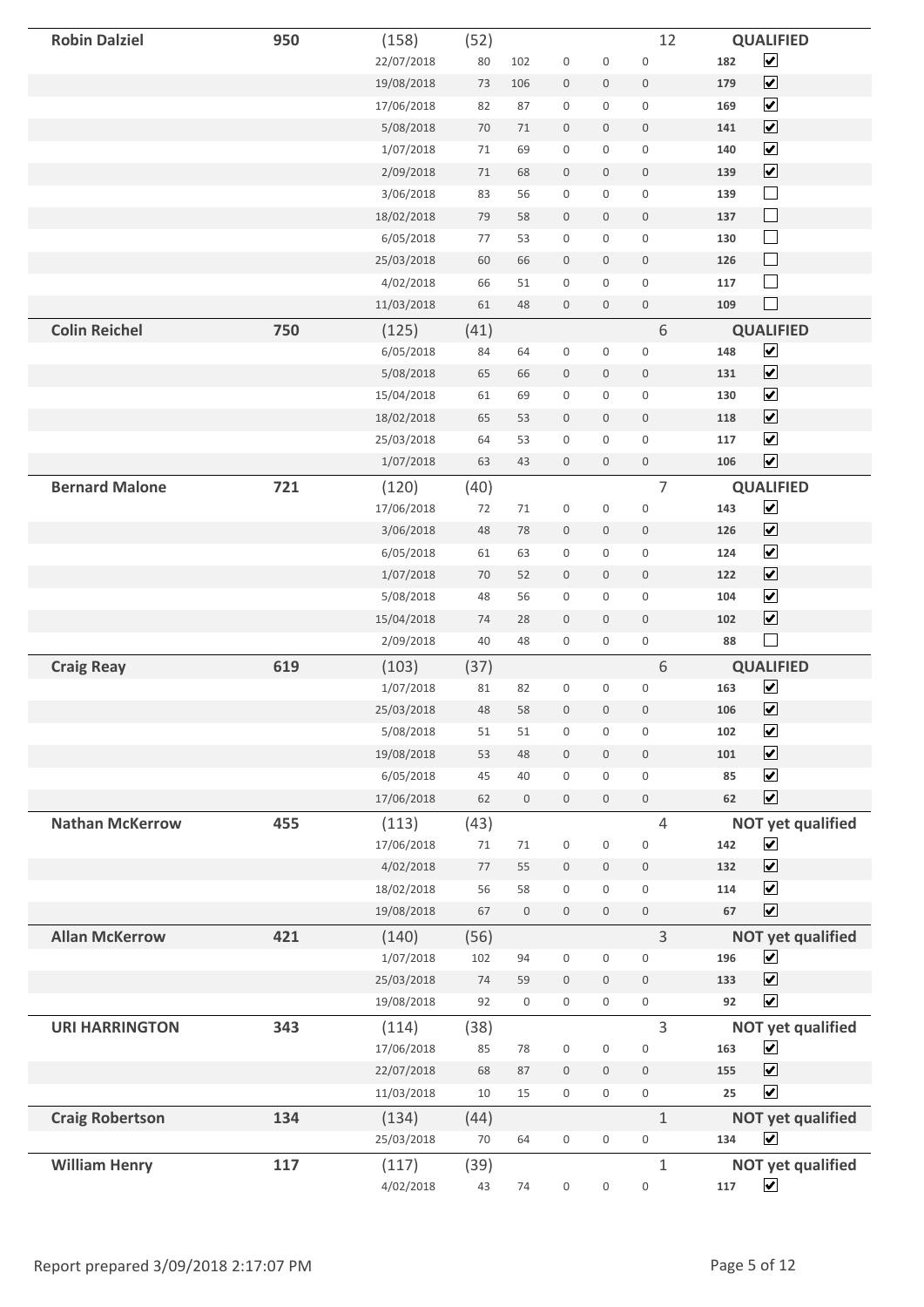| <b>Mark Firth</b><br>1656<br>(92)<br>12<br><b>QUALIFIED</b><br>(276)<br>$\blacktriangledown$<br>2/09/2018<br>$\mathsf 0$<br>135<br>146<br>$\mathbb O$<br>$\mathbb O$<br>281<br>$\boxed{\blacktriangledown}$<br>22/07/2018<br>280<br>144<br>136<br>$\mathbf 0$<br>$\mathbf 0$<br>$\mathsf{O}\xspace$<br>$\overline{\mathbf{v}}$<br>5/08/2018<br>132<br>145<br>$\mathbf 0$<br>$\mathsf{O}\xspace$<br>$\mathsf{O}\xspace$<br>277<br>$\boxed{\blacktriangledown}$<br>6/05/2018<br>141<br>274<br>133<br>$\mathbf 0$<br>$\mathbf 0$<br>$\mathbf 0$<br>$\overline{\mathbf{v}}$<br>25/03/2018<br>137<br>137<br>$\mathbf 0$<br>$\mathsf{O}\xspace$<br>$\mathbb O$<br>274<br>$\boxed{\blacktriangledown}$<br>19/08/2018<br>140<br>130<br>$\mathbf 0$<br>$\mathbb O$<br>270<br>$\mathbf 0$<br>$\Box$<br>128<br>18/02/2018<br>141<br>$\mathbf 0$<br>$\mathbf 0$<br>$\mathsf{O}\xspace$<br>269<br>$\Box$<br>17/06/2018<br>262<br>133<br>129<br>$\mathbf 0$<br>$\mathsf{O}\xspace$<br>$\mathsf{O}\xspace$<br>$\Box$<br>4/02/2018<br>138<br>123<br>$\mathbf 0$<br>$\mathsf{O}\xspace$<br>$\mathbb O$<br>261<br>$\Box$<br>1/07/2018<br>129<br>255<br>126<br>$\mathbf 0$<br>$\mathsf{O}\xspace$<br>$\boldsymbol{0}$<br>$\Box$<br>132<br>11/03/2018<br>120<br>$\mathbf 0$<br>$\mathsf{O}\xspace$<br>$\mathbb O$<br>252<br>$\Box$<br>247<br>$\mathbb O$<br>15/04/2018<br>129<br>118<br>$\mathbf 0$<br>$\mathsf{O}\xspace$<br>$\mathsf 9$<br><b>Darren Ross</b><br>1598<br>(88)<br><b>QUALIFIED</b><br>(266)<br>$\blacktriangledown$<br>19/08/2018<br>$\mathbf 0$<br>286<br>140<br>146<br>$\mathbb O$<br>$\mathbb O$<br>$\overline{\mathbf{v}}$<br>18/02/2018<br>135<br>$\mathbb O$<br>272<br>137<br>$\mathbf 0$<br>$\mathbf 0$<br>$\blacktriangledown$<br>25/03/2018<br>131<br>133<br>$\mathbb O$<br>$\mathbf 0$<br>$\mathbb O$<br>264<br>$\overline{\mathbf{v}}$<br>17/06/2018<br>136<br>125<br>261<br>$\mathbf 0$<br>$\mathbf 0$<br>$\mathsf{O}\xspace$<br>$\blacktriangledown$<br>15/04/2018<br>124<br>137<br>$\mathbf 0$<br>0<br>$\mathsf{O}\xspace$<br>261<br>$\boxed{\blacktriangledown}$<br>6/05/2018<br>131<br>123<br>$\mathbf 0$<br>$\mathbf 0$<br>$\mathbb O$<br>254<br>$\Box$<br>11/03/2018<br>127<br>$\mathbf 0$<br>$\mathsf{O}\xspace$<br>$\mathsf 0$<br>126<br>253<br>$\Box$<br>4/02/2018<br>115<br>135<br>$\mathbb O$<br>$\mathbb O$<br>250<br>$\mathbf 0$<br>$\Box$<br>$\mathsf{O}\xspace$<br>247<br>1/07/2018<br>119<br>$\mathbf 0$<br>$\mathsf{O}\xspace$<br>128<br><b>Steven McNicoll</b><br>1585<br>(88)<br>$\overline{7}$<br><b>QUALIFIED</b><br>(264)<br>$\blacktriangledown$<br>18/02/2018<br>125<br>143<br>$\mathbf 0$<br>$\mathbf 0$<br>$\mathsf 0$<br>268<br>$\boxed{\blacktriangledown}$<br>17/06/2018<br>137<br>267<br>130<br>$\mathbf 0$<br>$\mathbf 0$<br>$\mathsf{O}\xspace$<br>$\overline{\mathbf{v}}$<br>6/05/2018<br>140<br>126<br>$\mathbf 0$<br>$\mathsf 0$<br>266<br>$\mathbf 0$<br>$\blacktriangledown$<br>11/03/2018<br>135<br>127<br>262<br>$\mathbf 0$<br>$\mathbf 0$<br>$\mathsf{O}\xspace$<br>$\blacktriangledown$<br>3/06/2018<br>132<br>130<br>0<br>$\mathsf{O}\xspace$<br>262<br>$\mathbf 0$<br>$\overline{\mathbf{v}}$<br>124<br>136<br>$\mathbf 0$<br>$\mathbf 0$<br>$\mathsf{O}\xspace$<br>260<br>1/07/2018<br>$\Box$<br>$\mathsf{O}\xspace$<br>$\mathsf{O}\xspace$<br>$\mathsf{O}\xspace$<br>238<br>4/02/2018<br>119<br>119<br>1535<br>12<br><b>QUALIFIED</b><br><b>Norman Sager</b><br>(255)<br>(85)<br>$\blacktriangledown$<br>1/07/2018<br>$\mathsf{O}\xspace$<br>$\mathsf 0$<br>276<br>144<br>132<br>$\mathsf{O}\xspace$<br>$\blacktriangledown$<br>18/02/2018<br>124<br>134<br>$\mathbb O$<br>$\mathsf{O}\xspace$<br>$\mathsf{O}\xspace$<br>258<br>$\blacktriangledown$<br>3/06/2018<br>119<br>137<br>$\mathbf 0$<br>$\mathsf{O}\xspace$<br>$\mathsf 0$<br>256<br>$\boxed{\blacktriangledown}$<br>17/06/2018<br>132<br>123<br>$\mathsf{O}\xspace$<br>255<br>$\mathsf{O}\xspace$<br>$\mathsf{O}\xspace$<br>$\blacktriangledown$<br>25/03/2018<br>123<br>129<br>$\mathsf{O}\xspace$<br>$\mathsf{O}$<br>$\mathsf{O}\xspace$<br>252<br>$\blacktriangledown$<br>15/04/2018<br>113<br>125<br>$\mathbb O$<br>$\mathsf{O}\xspace$<br>$\mathsf{O}\xspace$<br>238<br>$\Box$<br>22/07/2018<br>112<br>126<br>$\mathbf 0$<br>$\mathsf{O}\xspace$<br>$\mathsf 0$<br>238<br>$\Box$<br>19/08/2018<br>102<br>133<br>$\mathsf{O}\xspace$<br>$\mathsf{O}\xspace$<br>$\mathbb O$<br>235<br>$\Box$<br>6/05/2018<br>$\mathsf 0$<br>108<br>117<br>$\mathsf{O}\xspace$<br>$\mathsf{O}$<br>225<br>$\Box$<br>2/09/2018<br>114<br>106<br>$\mathbb O$<br>$\mathsf{O}\xspace$<br>$\mathsf{O}\xspace$<br>220<br>$\Box$<br>4/02/2018<br>99<br>101<br>$\mathbf 0$<br>$\mathsf{O}\xspace$<br>$\mathsf 0$<br>200 | <b>MSR</b> | <b>Aggregate</b> | (Average) | (Strike Rate) |  | scoresheets: |        |
|--------------------------------------------------------------------------------------------------------------------------------------------------------------------------------------------------------------------------------------------------------------------------------------------------------------------------------------------------------------------------------------------------------------------------------------------------------------------------------------------------------------------------------------------------------------------------------------------------------------------------------------------------------------------------------------------------------------------------------------------------------------------------------------------------------------------------------------------------------------------------------------------------------------------------------------------------------------------------------------------------------------------------------------------------------------------------------------------------------------------------------------------------------------------------------------------------------------------------------------------------------------------------------------------------------------------------------------------------------------------------------------------------------------------------------------------------------------------------------------------------------------------------------------------------------------------------------------------------------------------------------------------------------------------------------------------------------------------------------------------------------------------------------------------------------------------------------------------------------------------------------------------------------------------------------------------------------------------------------------------------------------------------------------------------------------------------------------------------------------------------------------------------------------------------------------------------------------------------------------------------------------------------------------------------------------------------------------------------------------------------------------------------------------------------------------------------------------------------------------------------------------------------------------------------------------------------------------------------------------------------------------------------------------------------------------------------------------------------------------------------------------------------------------------------------------------------------------------------------------------------------------------------------------------------------------------------------------------------------------------------------------------------------------------------------------------------------------------------------------------------------------------------------------------------------------------------------------------------------------------------------------------------------------------------------------------------------------------------------------------------------------------------------------------------------------------------------------------------------------------------------------------------------------------------------------------------------------------------------------------------------------------------------------------------------------------------------------------------------------------------------------------------------------------------------------------------------------------------------------------------------------------------------------------------------------------------------------------------------------------------------------------------------------------------------------------------------------------------------------------------------------------------------------------------------------------------------------------------------------------------------------------------------------------------------------------------------------------------------------------------------------------------------------------------------------------------------------------------------------------------------------------------------------------------------------------------------------------------------------------------------------------------------------------------------------------------------------------|------------|------------------|-----------|---------------|--|--------------|--------|
|                                                                                                                                                                                                                                                                                                                                                                                                                                                                                                                                                                                                                                                                                                                                                                                                                                                                                                                                                                                                                                                                                                                                                                                                                                                                                                                                                                                                                                                                                                                                                                                                                                                                                                                                                                                                                                                                                                                                                                                                                                                                                                                                                                                                                                                                                                                                                                                                                                                                                                                                                                                                                                                                                                                                                                                                                                                                                                                                                                                                                                                                                                                                                                                                                                                                                                                                                                                                                                                                                                                                                                                                                                                                                                                                                                                                                                                                                                                                                                                                                                                                                                                                                                                                                                                                                                                                                                                                                                                                                                                                                                                                                                                                                                                    |            |                  |           |               |  |              |        |
|                                                                                                                                                                                                                                                                                                                                                                                                                                                                                                                                                                                                                                                                                                                                                                                                                                                                                                                                                                                                                                                                                                                                                                                                                                                                                                                                                                                                                                                                                                                                                                                                                                                                                                                                                                                                                                                                                                                                                                                                                                                                                                                                                                                                                                                                                                                                                                                                                                                                                                                                                                                                                                                                                                                                                                                                                                                                                                                                                                                                                                                                                                                                                                                                                                                                                                                                                                                                                                                                                                                                                                                                                                                                                                                                                                                                                                                                                                                                                                                                                                                                                                                                                                                                                                                                                                                                                                                                                                                                                                                                                                                                                                                                                                                    |            |                  |           |               |  |              |        |
|                                                                                                                                                                                                                                                                                                                                                                                                                                                                                                                                                                                                                                                                                                                                                                                                                                                                                                                                                                                                                                                                                                                                                                                                                                                                                                                                                                                                                                                                                                                                                                                                                                                                                                                                                                                                                                                                                                                                                                                                                                                                                                                                                                                                                                                                                                                                                                                                                                                                                                                                                                                                                                                                                                                                                                                                                                                                                                                                                                                                                                                                                                                                                                                                                                                                                                                                                                                                                                                                                                                                                                                                                                                                                                                                                                                                                                                                                                                                                                                                                                                                                                                                                                                                                                                                                                                                                                                                                                                                                                                                                                                                                                                                                                                    |            |                  |           |               |  |              |        |
|                                                                                                                                                                                                                                                                                                                                                                                                                                                                                                                                                                                                                                                                                                                                                                                                                                                                                                                                                                                                                                                                                                                                                                                                                                                                                                                                                                                                                                                                                                                                                                                                                                                                                                                                                                                                                                                                                                                                                                                                                                                                                                                                                                                                                                                                                                                                                                                                                                                                                                                                                                                                                                                                                                                                                                                                                                                                                                                                                                                                                                                                                                                                                                                                                                                                                                                                                                                                                                                                                                                                                                                                                                                                                                                                                                                                                                                                                                                                                                                                                                                                                                                                                                                                                                                                                                                                                                                                                                                                                                                                                                                                                                                                                                                    |            |                  |           |               |  |              |        |
|                                                                                                                                                                                                                                                                                                                                                                                                                                                                                                                                                                                                                                                                                                                                                                                                                                                                                                                                                                                                                                                                                                                                                                                                                                                                                                                                                                                                                                                                                                                                                                                                                                                                                                                                                                                                                                                                                                                                                                                                                                                                                                                                                                                                                                                                                                                                                                                                                                                                                                                                                                                                                                                                                                                                                                                                                                                                                                                                                                                                                                                                                                                                                                                                                                                                                                                                                                                                                                                                                                                                                                                                                                                                                                                                                                                                                                                                                                                                                                                                                                                                                                                                                                                                                                                                                                                                                                                                                                                                                                                                                                                                                                                                                                                    |            |                  |           |               |  |              |        |
|                                                                                                                                                                                                                                                                                                                                                                                                                                                                                                                                                                                                                                                                                                                                                                                                                                                                                                                                                                                                                                                                                                                                                                                                                                                                                                                                                                                                                                                                                                                                                                                                                                                                                                                                                                                                                                                                                                                                                                                                                                                                                                                                                                                                                                                                                                                                                                                                                                                                                                                                                                                                                                                                                                                                                                                                                                                                                                                                                                                                                                                                                                                                                                                                                                                                                                                                                                                                                                                                                                                                                                                                                                                                                                                                                                                                                                                                                                                                                                                                                                                                                                                                                                                                                                                                                                                                                                                                                                                                                                                                                                                                                                                                                                                    |            |                  |           |               |  |              |        |
|                                                                                                                                                                                                                                                                                                                                                                                                                                                                                                                                                                                                                                                                                                                                                                                                                                                                                                                                                                                                                                                                                                                                                                                                                                                                                                                                                                                                                                                                                                                                                                                                                                                                                                                                                                                                                                                                                                                                                                                                                                                                                                                                                                                                                                                                                                                                                                                                                                                                                                                                                                                                                                                                                                                                                                                                                                                                                                                                                                                                                                                                                                                                                                                                                                                                                                                                                                                                                                                                                                                                                                                                                                                                                                                                                                                                                                                                                                                                                                                                                                                                                                                                                                                                                                                                                                                                                                                                                                                                                                                                                                                                                                                                                                                    |            |                  |           |               |  |              |        |
|                                                                                                                                                                                                                                                                                                                                                                                                                                                                                                                                                                                                                                                                                                                                                                                                                                                                                                                                                                                                                                                                                                                                                                                                                                                                                                                                                                                                                                                                                                                                                                                                                                                                                                                                                                                                                                                                                                                                                                                                                                                                                                                                                                                                                                                                                                                                                                                                                                                                                                                                                                                                                                                                                                                                                                                                                                                                                                                                                                                                                                                                                                                                                                                                                                                                                                                                                                                                                                                                                                                                                                                                                                                                                                                                                                                                                                                                                                                                                                                                                                                                                                                                                                                                                                                                                                                                                                                                                                                                                                                                                                                                                                                                                                                    |            |                  |           |               |  |              |        |
|                                                                                                                                                                                                                                                                                                                                                                                                                                                                                                                                                                                                                                                                                                                                                                                                                                                                                                                                                                                                                                                                                                                                                                                                                                                                                                                                                                                                                                                                                                                                                                                                                                                                                                                                                                                                                                                                                                                                                                                                                                                                                                                                                                                                                                                                                                                                                                                                                                                                                                                                                                                                                                                                                                                                                                                                                                                                                                                                                                                                                                                                                                                                                                                                                                                                                                                                                                                                                                                                                                                                                                                                                                                                                                                                                                                                                                                                                                                                                                                                                                                                                                                                                                                                                                                                                                                                                                                                                                                                                                                                                                                                                                                                                                                    |            |                  |           |               |  |              |        |
|                                                                                                                                                                                                                                                                                                                                                                                                                                                                                                                                                                                                                                                                                                                                                                                                                                                                                                                                                                                                                                                                                                                                                                                                                                                                                                                                                                                                                                                                                                                                                                                                                                                                                                                                                                                                                                                                                                                                                                                                                                                                                                                                                                                                                                                                                                                                                                                                                                                                                                                                                                                                                                                                                                                                                                                                                                                                                                                                                                                                                                                                                                                                                                                                                                                                                                                                                                                                                                                                                                                                                                                                                                                                                                                                                                                                                                                                                                                                                                                                                                                                                                                                                                                                                                                                                                                                                                                                                                                                                                                                                                                                                                                                                                                    |            |                  |           |               |  |              |        |
|                                                                                                                                                                                                                                                                                                                                                                                                                                                                                                                                                                                                                                                                                                                                                                                                                                                                                                                                                                                                                                                                                                                                                                                                                                                                                                                                                                                                                                                                                                                                                                                                                                                                                                                                                                                                                                                                                                                                                                                                                                                                                                                                                                                                                                                                                                                                                                                                                                                                                                                                                                                                                                                                                                                                                                                                                                                                                                                                                                                                                                                                                                                                                                                                                                                                                                                                                                                                                                                                                                                                                                                                                                                                                                                                                                                                                                                                                                                                                                                                                                                                                                                                                                                                                                                                                                                                                                                                                                                                                                                                                                                                                                                                                                                    |            |                  |           |               |  |              |        |
|                                                                                                                                                                                                                                                                                                                                                                                                                                                                                                                                                                                                                                                                                                                                                                                                                                                                                                                                                                                                                                                                                                                                                                                                                                                                                                                                                                                                                                                                                                                                                                                                                                                                                                                                                                                                                                                                                                                                                                                                                                                                                                                                                                                                                                                                                                                                                                                                                                                                                                                                                                                                                                                                                                                                                                                                                                                                                                                                                                                                                                                                                                                                                                                                                                                                                                                                                                                                                                                                                                                                                                                                                                                                                                                                                                                                                                                                                                                                                                                                                                                                                                                                                                                                                                                                                                                                                                                                                                                                                                                                                                                                                                                                                                                    |            |                  |           |               |  |              |        |
|                                                                                                                                                                                                                                                                                                                                                                                                                                                                                                                                                                                                                                                                                                                                                                                                                                                                                                                                                                                                                                                                                                                                                                                                                                                                                                                                                                                                                                                                                                                                                                                                                                                                                                                                                                                                                                                                                                                                                                                                                                                                                                                                                                                                                                                                                                                                                                                                                                                                                                                                                                                                                                                                                                                                                                                                                                                                                                                                                                                                                                                                                                                                                                                                                                                                                                                                                                                                                                                                                                                                                                                                                                                                                                                                                                                                                                                                                                                                                                                                                                                                                                                                                                                                                                                                                                                                                                                                                                                                                                                                                                                                                                                                                                                    |            |                  |           |               |  |              |        |
|                                                                                                                                                                                                                                                                                                                                                                                                                                                                                                                                                                                                                                                                                                                                                                                                                                                                                                                                                                                                                                                                                                                                                                                                                                                                                                                                                                                                                                                                                                                                                                                                                                                                                                                                                                                                                                                                                                                                                                                                                                                                                                                                                                                                                                                                                                                                                                                                                                                                                                                                                                                                                                                                                                                                                                                                                                                                                                                                                                                                                                                                                                                                                                                                                                                                                                                                                                                                                                                                                                                                                                                                                                                                                                                                                                                                                                                                                                                                                                                                                                                                                                                                                                                                                                                                                                                                                                                                                                                                                                                                                                                                                                                                                                                    |            |                  |           |               |  |              |        |
|                                                                                                                                                                                                                                                                                                                                                                                                                                                                                                                                                                                                                                                                                                                                                                                                                                                                                                                                                                                                                                                                                                                                                                                                                                                                                                                                                                                                                                                                                                                                                                                                                                                                                                                                                                                                                                                                                                                                                                                                                                                                                                                                                                                                                                                                                                                                                                                                                                                                                                                                                                                                                                                                                                                                                                                                                                                                                                                                                                                                                                                                                                                                                                                                                                                                                                                                                                                                                                                                                                                                                                                                                                                                                                                                                                                                                                                                                                                                                                                                                                                                                                                                                                                                                                                                                                                                                                                                                                                                                                                                                                                                                                                                                                                    |            |                  |           |               |  |              |        |
|                                                                                                                                                                                                                                                                                                                                                                                                                                                                                                                                                                                                                                                                                                                                                                                                                                                                                                                                                                                                                                                                                                                                                                                                                                                                                                                                                                                                                                                                                                                                                                                                                                                                                                                                                                                                                                                                                                                                                                                                                                                                                                                                                                                                                                                                                                                                                                                                                                                                                                                                                                                                                                                                                                                                                                                                                                                                                                                                                                                                                                                                                                                                                                                                                                                                                                                                                                                                                                                                                                                                                                                                                                                                                                                                                                                                                                                                                                                                                                                                                                                                                                                                                                                                                                                                                                                                                                                                                                                                                                                                                                                                                                                                                                                    |            |                  |           |               |  |              |        |
|                                                                                                                                                                                                                                                                                                                                                                                                                                                                                                                                                                                                                                                                                                                                                                                                                                                                                                                                                                                                                                                                                                                                                                                                                                                                                                                                                                                                                                                                                                                                                                                                                                                                                                                                                                                                                                                                                                                                                                                                                                                                                                                                                                                                                                                                                                                                                                                                                                                                                                                                                                                                                                                                                                                                                                                                                                                                                                                                                                                                                                                                                                                                                                                                                                                                                                                                                                                                                                                                                                                                                                                                                                                                                                                                                                                                                                                                                                                                                                                                                                                                                                                                                                                                                                                                                                                                                                                                                                                                                                                                                                                                                                                                                                                    |            |                  |           |               |  |              |        |
|                                                                                                                                                                                                                                                                                                                                                                                                                                                                                                                                                                                                                                                                                                                                                                                                                                                                                                                                                                                                                                                                                                                                                                                                                                                                                                                                                                                                                                                                                                                                                                                                                                                                                                                                                                                                                                                                                                                                                                                                                                                                                                                                                                                                                                                                                                                                                                                                                                                                                                                                                                                                                                                                                                                                                                                                                                                                                                                                                                                                                                                                                                                                                                                                                                                                                                                                                                                                                                                                                                                                                                                                                                                                                                                                                                                                                                                                                                                                                                                                                                                                                                                                                                                                                                                                                                                                                                                                                                                                                                                                                                                                                                                                                                                    |            |                  |           |               |  |              |        |
|                                                                                                                                                                                                                                                                                                                                                                                                                                                                                                                                                                                                                                                                                                                                                                                                                                                                                                                                                                                                                                                                                                                                                                                                                                                                                                                                                                                                                                                                                                                                                                                                                                                                                                                                                                                                                                                                                                                                                                                                                                                                                                                                                                                                                                                                                                                                                                                                                                                                                                                                                                                                                                                                                                                                                                                                                                                                                                                                                                                                                                                                                                                                                                                                                                                                                                                                                                                                                                                                                                                                                                                                                                                                                                                                                                                                                                                                                                                                                                                                                                                                                                                                                                                                                                                                                                                                                                                                                                                                                                                                                                                                                                                                                                                    |            |                  |           |               |  |              |        |
|                                                                                                                                                                                                                                                                                                                                                                                                                                                                                                                                                                                                                                                                                                                                                                                                                                                                                                                                                                                                                                                                                                                                                                                                                                                                                                                                                                                                                                                                                                                                                                                                                                                                                                                                                                                                                                                                                                                                                                                                                                                                                                                                                                                                                                                                                                                                                                                                                                                                                                                                                                                                                                                                                                                                                                                                                                                                                                                                                                                                                                                                                                                                                                                                                                                                                                                                                                                                                                                                                                                                                                                                                                                                                                                                                                                                                                                                                                                                                                                                                                                                                                                                                                                                                                                                                                                                                                                                                                                                                                                                                                                                                                                                                                                    |            |                  |           |               |  |              |        |
|                                                                                                                                                                                                                                                                                                                                                                                                                                                                                                                                                                                                                                                                                                                                                                                                                                                                                                                                                                                                                                                                                                                                                                                                                                                                                                                                                                                                                                                                                                                                                                                                                                                                                                                                                                                                                                                                                                                                                                                                                                                                                                                                                                                                                                                                                                                                                                                                                                                                                                                                                                                                                                                                                                                                                                                                                                                                                                                                                                                                                                                                                                                                                                                                                                                                                                                                                                                                                                                                                                                                                                                                                                                                                                                                                                                                                                                                                                                                                                                                                                                                                                                                                                                                                                                                                                                                                                                                                                                                                                                                                                                                                                                                                                                    |            |                  |           |               |  |              |        |
|                                                                                                                                                                                                                                                                                                                                                                                                                                                                                                                                                                                                                                                                                                                                                                                                                                                                                                                                                                                                                                                                                                                                                                                                                                                                                                                                                                                                                                                                                                                                                                                                                                                                                                                                                                                                                                                                                                                                                                                                                                                                                                                                                                                                                                                                                                                                                                                                                                                                                                                                                                                                                                                                                                                                                                                                                                                                                                                                                                                                                                                                                                                                                                                                                                                                                                                                                                                                                                                                                                                                                                                                                                                                                                                                                                                                                                                                                                                                                                                                                                                                                                                                                                                                                                                                                                                                                                                                                                                                                                                                                                                                                                                                                                                    |            |                  |           |               |  |              |        |
|                                                                                                                                                                                                                                                                                                                                                                                                                                                                                                                                                                                                                                                                                                                                                                                                                                                                                                                                                                                                                                                                                                                                                                                                                                                                                                                                                                                                                                                                                                                                                                                                                                                                                                                                                                                                                                                                                                                                                                                                                                                                                                                                                                                                                                                                                                                                                                                                                                                                                                                                                                                                                                                                                                                                                                                                                                                                                                                                                                                                                                                                                                                                                                                                                                                                                                                                                                                                                                                                                                                                                                                                                                                                                                                                                                                                                                                                                                                                                                                                                                                                                                                                                                                                                                                                                                                                                                                                                                                                                                                                                                                                                                                                                                                    |            |                  |           |               |  |              |        |
|                                                                                                                                                                                                                                                                                                                                                                                                                                                                                                                                                                                                                                                                                                                                                                                                                                                                                                                                                                                                                                                                                                                                                                                                                                                                                                                                                                                                                                                                                                                                                                                                                                                                                                                                                                                                                                                                                                                                                                                                                                                                                                                                                                                                                                                                                                                                                                                                                                                                                                                                                                                                                                                                                                                                                                                                                                                                                                                                                                                                                                                                                                                                                                                                                                                                                                                                                                                                                                                                                                                                                                                                                                                                                                                                                                                                                                                                                                                                                                                                                                                                                                                                                                                                                                                                                                                                                                                                                                                                                                                                                                                                                                                                                                                    |            |                  |           |               |  |              |        |
|                                                                                                                                                                                                                                                                                                                                                                                                                                                                                                                                                                                                                                                                                                                                                                                                                                                                                                                                                                                                                                                                                                                                                                                                                                                                                                                                                                                                                                                                                                                                                                                                                                                                                                                                                                                                                                                                                                                                                                                                                                                                                                                                                                                                                                                                                                                                                                                                                                                                                                                                                                                                                                                                                                                                                                                                                                                                                                                                                                                                                                                                                                                                                                                                                                                                                                                                                                                                                                                                                                                                                                                                                                                                                                                                                                                                                                                                                                                                                                                                                                                                                                                                                                                                                                                                                                                                                                                                                                                                                                                                                                                                                                                                                                                    |            |                  |           |               |  |              |        |
|                                                                                                                                                                                                                                                                                                                                                                                                                                                                                                                                                                                                                                                                                                                                                                                                                                                                                                                                                                                                                                                                                                                                                                                                                                                                                                                                                                                                                                                                                                                                                                                                                                                                                                                                                                                                                                                                                                                                                                                                                                                                                                                                                                                                                                                                                                                                                                                                                                                                                                                                                                                                                                                                                                                                                                                                                                                                                                                                                                                                                                                                                                                                                                                                                                                                                                                                                                                                                                                                                                                                                                                                                                                                                                                                                                                                                                                                                                                                                                                                                                                                                                                                                                                                                                                                                                                                                                                                                                                                                                                                                                                                                                                                                                                    |            |                  |           |               |  |              |        |
|                                                                                                                                                                                                                                                                                                                                                                                                                                                                                                                                                                                                                                                                                                                                                                                                                                                                                                                                                                                                                                                                                                                                                                                                                                                                                                                                                                                                                                                                                                                                                                                                                                                                                                                                                                                                                                                                                                                                                                                                                                                                                                                                                                                                                                                                                                                                                                                                                                                                                                                                                                                                                                                                                                                                                                                                                                                                                                                                                                                                                                                                                                                                                                                                                                                                                                                                                                                                                                                                                                                                                                                                                                                                                                                                                                                                                                                                                                                                                                                                                                                                                                                                                                                                                                                                                                                                                                                                                                                                                                                                                                                                                                                                                                                    |            |                  |           |               |  |              |        |
|                                                                                                                                                                                                                                                                                                                                                                                                                                                                                                                                                                                                                                                                                                                                                                                                                                                                                                                                                                                                                                                                                                                                                                                                                                                                                                                                                                                                                                                                                                                                                                                                                                                                                                                                                                                                                                                                                                                                                                                                                                                                                                                                                                                                                                                                                                                                                                                                                                                                                                                                                                                                                                                                                                                                                                                                                                                                                                                                                                                                                                                                                                                                                                                                                                                                                                                                                                                                                                                                                                                                                                                                                                                                                                                                                                                                                                                                                                                                                                                                                                                                                                                                                                                                                                                                                                                                                                                                                                                                                                                                                                                                                                                                                                                    |            |                  |           |               |  |              |        |
|                                                                                                                                                                                                                                                                                                                                                                                                                                                                                                                                                                                                                                                                                                                                                                                                                                                                                                                                                                                                                                                                                                                                                                                                                                                                                                                                                                                                                                                                                                                                                                                                                                                                                                                                                                                                                                                                                                                                                                                                                                                                                                                                                                                                                                                                                                                                                                                                                                                                                                                                                                                                                                                                                                                                                                                                                                                                                                                                                                                                                                                                                                                                                                                                                                                                                                                                                                                                                                                                                                                                                                                                                                                                                                                                                                                                                                                                                                                                                                                                                                                                                                                                                                                                                                                                                                                                                                                                                                                                                                                                                                                                                                                                                                                    |            |                  |           |               |  |              |        |
|                                                                                                                                                                                                                                                                                                                                                                                                                                                                                                                                                                                                                                                                                                                                                                                                                                                                                                                                                                                                                                                                                                                                                                                                                                                                                                                                                                                                                                                                                                                                                                                                                                                                                                                                                                                                                                                                                                                                                                                                                                                                                                                                                                                                                                                                                                                                                                                                                                                                                                                                                                                                                                                                                                                                                                                                                                                                                                                                                                                                                                                                                                                                                                                                                                                                                                                                                                                                                                                                                                                                                                                                                                                                                                                                                                                                                                                                                                                                                                                                                                                                                                                                                                                                                                                                                                                                                                                                                                                                                                                                                                                                                                                                                                                    |            |                  |           |               |  |              |        |
|                                                                                                                                                                                                                                                                                                                                                                                                                                                                                                                                                                                                                                                                                                                                                                                                                                                                                                                                                                                                                                                                                                                                                                                                                                                                                                                                                                                                                                                                                                                                                                                                                                                                                                                                                                                                                                                                                                                                                                                                                                                                                                                                                                                                                                                                                                                                                                                                                                                                                                                                                                                                                                                                                                                                                                                                                                                                                                                                                                                                                                                                                                                                                                                                                                                                                                                                                                                                                                                                                                                                                                                                                                                                                                                                                                                                                                                                                                                                                                                                                                                                                                                                                                                                                                                                                                                                                                                                                                                                                                                                                                                                                                                                                                                    |            |                  |           |               |  |              |        |
|                                                                                                                                                                                                                                                                                                                                                                                                                                                                                                                                                                                                                                                                                                                                                                                                                                                                                                                                                                                                                                                                                                                                                                                                                                                                                                                                                                                                                                                                                                                                                                                                                                                                                                                                                                                                                                                                                                                                                                                                                                                                                                                                                                                                                                                                                                                                                                                                                                                                                                                                                                                                                                                                                                                                                                                                                                                                                                                                                                                                                                                                                                                                                                                                                                                                                                                                                                                                                                                                                                                                                                                                                                                                                                                                                                                                                                                                                                                                                                                                                                                                                                                                                                                                                                                                                                                                                                                                                                                                                                                                                                                                                                                                                                                    |            |                  |           |               |  |              |        |
|                                                                                                                                                                                                                                                                                                                                                                                                                                                                                                                                                                                                                                                                                                                                                                                                                                                                                                                                                                                                                                                                                                                                                                                                                                                                                                                                                                                                                                                                                                                                                                                                                                                                                                                                                                                                                                                                                                                                                                                                                                                                                                                                                                                                                                                                                                                                                                                                                                                                                                                                                                                                                                                                                                                                                                                                                                                                                                                                                                                                                                                                                                                                                                                                                                                                                                                                                                                                                                                                                                                                                                                                                                                                                                                                                                                                                                                                                                                                                                                                                                                                                                                                                                                                                                                                                                                                                                                                                                                                                                                                                                                                                                                                                                                    |            |                  |           |               |  |              |        |
|                                                                                                                                                                                                                                                                                                                                                                                                                                                                                                                                                                                                                                                                                                                                                                                                                                                                                                                                                                                                                                                                                                                                                                                                                                                                                                                                                                                                                                                                                                                                                                                                                                                                                                                                                                                                                                                                                                                                                                                                                                                                                                                                                                                                                                                                                                                                                                                                                                                                                                                                                                                                                                                                                                                                                                                                                                                                                                                                                                                                                                                                                                                                                                                                                                                                                                                                                                                                                                                                                                                                                                                                                                                                                                                                                                                                                                                                                                                                                                                                                                                                                                                                                                                                                                                                                                                                                                                                                                                                                                                                                                                                                                                                                                                    |            |                  |           |               |  |              |        |
|                                                                                                                                                                                                                                                                                                                                                                                                                                                                                                                                                                                                                                                                                                                                                                                                                                                                                                                                                                                                                                                                                                                                                                                                                                                                                                                                                                                                                                                                                                                                                                                                                                                                                                                                                                                                                                                                                                                                                                                                                                                                                                                                                                                                                                                                                                                                                                                                                                                                                                                                                                                                                                                                                                                                                                                                                                                                                                                                                                                                                                                                                                                                                                                                                                                                                                                                                                                                                                                                                                                                                                                                                                                                                                                                                                                                                                                                                                                                                                                                                                                                                                                                                                                                                                                                                                                                                                                                                                                                                                                                                                                                                                                                                                                    |            |                  |           |               |  |              |        |
|                                                                                                                                                                                                                                                                                                                                                                                                                                                                                                                                                                                                                                                                                                                                                                                                                                                                                                                                                                                                                                                                                                                                                                                                                                                                                                                                                                                                                                                                                                                                                                                                                                                                                                                                                                                                                                                                                                                                                                                                                                                                                                                                                                                                                                                                                                                                                                                                                                                                                                                                                                                                                                                                                                                                                                                                                                                                                                                                                                                                                                                                                                                                                                                                                                                                                                                                                                                                                                                                                                                                                                                                                                                                                                                                                                                                                                                                                                                                                                                                                                                                                                                                                                                                                                                                                                                                                                                                                                                                                                                                                                                                                                                                                                                    |            |                  |           |               |  |              |        |
|                                                                                                                                                                                                                                                                                                                                                                                                                                                                                                                                                                                                                                                                                                                                                                                                                                                                                                                                                                                                                                                                                                                                                                                                                                                                                                                                                                                                                                                                                                                                                                                                                                                                                                                                                                                                                                                                                                                                                                                                                                                                                                                                                                                                                                                                                                                                                                                                                                                                                                                                                                                                                                                                                                                                                                                                                                                                                                                                                                                                                                                                                                                                                                                                                                                                                                                                                                                                                                                                                                                                                                                                                                                                                                                                                                                                                                                                                                                                                                                                                                                                                                                                                                                                                                                                                                                                                                                                                                                                                                                                                                                                                                                                                                                    |            |                  |           |               |  |              |        |
|                                                                                                                                                                                                                                                                                                                                                                                                                                                                                                                                                                                                                                                                                                                                                                                                                                                                                                                                                                                                                                                                                                                                                                                                                                                                                                                                                                                                                                                                                                                                                                                                                                                                                                                                                                                                                                                                                                                                                                                                                                                                                                                                                                                                                                                                                                                                                                                                                                                                                                                                                                                                                                                                                                                                                                                                                                                                                                                                                                                                                                                                                                                                                                                                                                                                                                                                                                                                                                                                                                                                                                                                                                                                                                                                                                                                                                                                                                                                                                                                                                                                                                                                                                                                                                                                                                                                                                                                                                                                                                                                                                                                                                                                                                                    |            |                  |           |               |  |              |        |
|                                                                                                                                                                                                                                                                                                                                                                                                                                                                                                                                                                                                                                                                                                                                                                                                                                                                                                                                                                                                                                                                                                                                                                                                                                                                                                                                                                                                                                                                                                                                                                                                                                                                                                                                                                                                                                                                                                                                                                                                                                                                                                                                                                                                                                                                                                                                                                                                                                                                                                                                                                                                                                                                                                                                                                                                                                                                                                                                                                                                                                                                                                                                                                                                                                                                                                                                                                                                                                                                                                                                                                                                                                                                                                                                                                                                                                                                                                                                                                                                                                                                                                                                                                                                                                                                                                                                                                                                                                                                                                                                                                                                                                                                                                                    |            |                  |           |               |  |              |        |
|                                                                                                                                                                                                                                                                                                                                                                                                                                                                                                                                                                                                                                                                                                                                                                                                                                                                                                                                                                                                                                                                                                                                                                                                                                                                                                                                                                                                                                                                                                                                                                                                                                                                                                                                                                                                                                                                                                                                                                                                                                                                                                                                                                                                                                                                                                                                                                                                                                                                                                                                                                                                                                                                                                                                                                                                                                                                                                                                                                                                                                                                                                                                                                                                                                                                                                                                                                                                                                                                                                                                                                                                                                                                                                                                                                                                                                                                                                                                                                                                                                                                                                                                                                                                                                                                                                                                                                                                                                                                                                                                                                                                                                                                                                                    |            |                  |           |               |  |              |        |
|                                                                                                                                                                                                                                                                                                                                                                                                                                                                                                                                                                                                                                                                                                                                                                                                                                                                                                                                                                                                                                                                                                                                                                                                                                                                                                                                                                                                                                                                                                                                                                                                                                                                                                                                                                                                                                                                                                                                                                                                                                                                                                                                                                                                                                                                                                                                                                                                                                                                                                                                                                                                                                                                                                                                                                                                                                                                                                                                                                                                                                                                                                                                                                                                                                                                                                                                                                                                                                                                                                                                                                                                                                                                                                                                                                                                                                                                                                                                                                                                                                                                                                                                                                                                                                                                                                                                                                                                                                                                                                                                                                                                                                                                                                                    |            |                  |           |               |  |              |        |
|                                                                                                                                                                                                                                                                                                                                                                                                                                                                                                                                                                                                                                                                                                                                                                                                                                                                                                                                                                                                                                                                                                                                                                                                                                                                                                                                                                                                                                                                                                                                                                                                                                                                                                                                                                                                                                                                                                                                                                                                                                                                                                                                                                                                                                                                                                                                                                                                                                                                                                                                                                                                                                                                                                                                                                                                                                                                                                                                                                                                                                                                                                                                                                                                                                                                                                                                                                                                                                                                                                                                                                                                                                                                                                                                                                                                                                                                                                                                                                                                                                                                                                                                                                                                                                                                                                                                                                                                                                                                                                                                                                                                                                                                                                                    |            |                  |           |               |  |              |        |
| 11/03/2018<br>91<br>99<br>$\mathbb O$<br>$\mathsf{O}\xspace$<br>$\mathsf{O}\xspace$<br>190                                                                                                                                                                                                                                                                                                                                                                                                                                                                                                                                                                                                                                                                                                                                                                                                                                                                                                                                                                                                                                                                                                                                                                                                                                                                                                                                                                                                                                                                                                                                                                                                                                                                                                                                                                                                                                                                                                                                                                                                                                                                                                                                                                                                                                                                                                                                                                                                                                                                                                                                                                                                                                                                                                                                                                                                                                                                                                                                                                                                                                                                                                                                                                                                                                                                                                                                                                                                                                                                                                                                                                                                                                                                                                                                                                                                                                                                                                                                                                                                                                                                                                                                                                                                                                                                                                                                                                                                                                                                                                                                                                                                                         |            |                  |           |               |  |              | $\Box$ |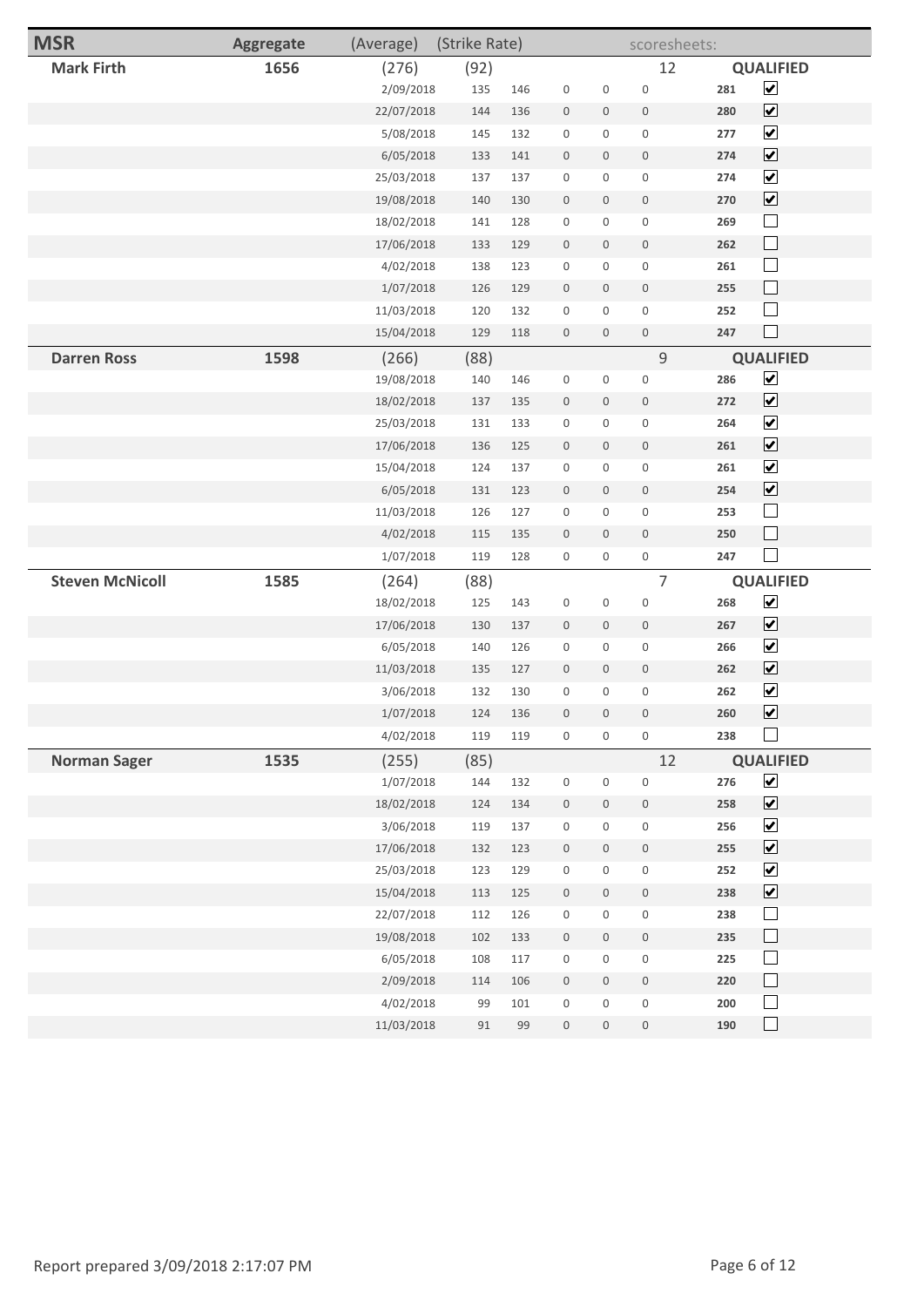| <b>Paul Jurskis</b>   | 1381             | (230)               | (76)          |                     |                     |              | 8                   |     | <b>QUALIFIED</b>                                 |
|-----------------------|------------------|---------------------|---------------|---------------------|---------------------|--------------|---------------------|-----|--------------------------------------------------|
|                       |                  | 18/02/2018          | 125           | 132                 | $\boldsymbol{0}$    | 0            | $\mathbf 0$         | 257 | $\blacktriangledown$                             |
|                       |                  | 4/02/2018           | 121           | 121                 | $\mathbf 0$         | 0            | $\boldsymbol{0}$    | 242 | $\overline{\mathbf{v}}$                          |
|                       |                  | 2/09/2018           | 109           | 118                 | $\mathsf{O}\xspace$ | 0            | $\mathsf{O}\xspace$ | 227 | $\overline{\mathbf{v}}$                          |
|                       |                  | 15/04/2018          | 99            | 124                 | $\boldsymbol{0}$    | 0            | $\bf 0$             | 223 | $\overline{\mathbf{v}}$                          |
|                       |                  | 6/05/2018           | 110           | 110                 | $\mathbf 0$         | 0            | $\mathsf{O}\xspace$ | 220 | $\overline{\mathbf{v}}$                          |
|                       |                  | 17/06/2018          | 105           | 107                 | $\mathbf 0$         | 0            | $\mathbf 0$         | 212 | $\overline{\mathbf{v}}$                          |
|                       |                  | 25/03/2018          | 97            | 111                 | 0                   | 0            | 0                   | 208 | $\Box$                                           |
|                       |                  | 19/08/2018          | 87            | 107                 | $\boldsymbol{0}$    | 0            | $\mathsf{O}\xspace$ | 194 | $\Box$                                           |
| <b>Gary Young</b>     | 1146             | (229)               | (76)          |                     |                     |              | 5                   |     | <b>NOT yet qualified</b>                         |
|                       |                  | 18/02/2018          | 114           | 126                 | 0                   | 0            | 0                   | 240 | $\blacktriangledown$                             |
|                       |                  | 25/03/2018          | 101           | 135                 | $\mathbb O$         | 0            | $\mathbf 0$         | 236 | $\overline{\mathbf{v}}$                          |
|                       |                  | 11/03/2018          | 111           | 115                 | $\mathbf 0$         | 0            | 0                   | 226 | $\overline{\mathbf{v}}$                          |
|                       |                  | 4/02/2018           | 96            | 128                 | $\mathbb O$         | $\mathsf{O}$ | $\mathsf{O}\xspace$ | 224 | $\overline{\mathbf{v}}$                          |
|                       |                  | 6/05/2018           | 114           | 106                 | 0                   | 0            | 0                   | 220 | $\overline{\mathbf{v}}$                          |
| <b>Craig Perry</b>    | 985              | (197)               | (65)          |                     |                     |              | 5                   |     | <b>NOT yet qualified</b>                         |
|                       |                  | 18/02/2018          | 97            | 109                 | $\mathsf{O}\xspace$ | 0            | $\mathsf{O}\xspace$ | 206 | $\blacktriangledown$                             |
|                       |                  | 6/05/2018           | 90            | 111                 | $\mathbf 0$         | 0            | 0                   | 201 | $\overline{\mathbf{v}}$                          |
|                       |                  | 3/06/2018           | 100           | 99                  | $\mathsf{O}\xspace$ | 0            | 0                   | 199 | $\blacktriangledown$                             |
|                       |                  | 11/03/2018          | 88            | 102                 | $\boldsymbol{0}$    | 0            | $\mathsf{O}\xspace$ | 190 | $\overline{\mathbf{v}}$                          |
|                       |                  | 15/04/2018          | 97            | 92                  | $\mathsf{O}\xspace$ | 0            | 0                   | 189 | $\overline{\mathbf{v}}$                          |
| <b>Dion Minns</b>     | 792              | (198)               | (75)          |                     |                     |              | $\overline{4}$      |     | <b>NOT yet qualified</b>                         |
|                       |                  | 1/07/2018           | 118           | 130                 | $\boldsymbol{0}$    | 0            | 0                   | 248 | $\blacktriangledown$                             |
|                       |                  | 5/08/2018           | 115           | 114                 | $\mathbf 0$         | 0            | $\mathbf 0$         | 229 | $\overline{\mathbf{v}}$                          |
|                       |                  | 19/08/2018          | 112           | 93                  | $\mathbf 0$         | 0            | 0                   | 205 | $\blacktriangledown$                             |
|                       |                  | 22/07/2018          | 110           | $\boldsymbol{0}$    | $\mathsf{O}\xspace$ | 0            | $\mathsf{O}\xspace$ | 110 | $\overline{\mathbf{v}}$                          |
| <b>Neal Walker</b>    | 128              | (128)               | (42)          |                     |                     |              | $\mathbf 1$         |     | <b>NOT yet qualified</b>                         |
|                       |                  | 25/03/2018          | 70            | 58                  | 0                   | 0            | 0                   | 128 | $\blacktriangledown$                             |
| <b>SMC</b>            |                  |                     |               |                     |                     |              | scoresheets:        |     |                                                  |
|                       | <b>Aggregate</b> | (Average)           | (Strike Rate) |                     |                     |              |                     |     |                                                  |
| <b>Allan Park</b>     | 1530             | (255)               | (85)          |                     |                     |              | 11                  |     | <b>QUALIFIED</b>                                 |
|                       |                  | 6/05/2018           | 141           |                     | 135 0 0             |              | $\overline{0}$      | 276 | $\blacktriangledown$                             |
|                       |                  | 3/06/2018           | 129           | 138                 | $\mathsf{O}\xspace$ | 0            | 0                   | 267 | $\overline{\mathbf{v}}$                          |
|                       |                  | 15/04/2018          | 126           | 131                 | $\mathsf{O}\xspace$ | 0            | $\mathsf{O}\xspace$ | 257 | $\blacktriangledown$                             |
|                       |                  | 25/03/2018          | 125           | 126                 | $\mathsf{O}\xspace$ | 0            | $\mathsf{O}\xspace$ | 251 | $\blacktriangledown$                             |
|                       |                  | 4/02/2018           | 124           | 122                 | 0                   | 0            | 0                   | 246 | $\blacktriangledown$                             |
|                       |                  | 2/09/2018           | 110           | 123                 | $\mathsf{O}\xspace$ | 0            | $\mathsf{O}\xspace$ | 233 | $\blacktriangledown$                             |
|                       |                  | 5/08/2018           | 117           | 109                 | $\boldsymbol{0}$    | 0            | $\mathsf 0$         | 226 | $\Box$                                           |
|                       |                  | 11/03/2018          | 98            | 110                 | $\mathsf{O}\xspace$ | 0            | $\mathsf{O}\xspace$ | 208 | $\Box$                                           |
|                       |                  | 19/08/2018          | 131           | 0                   | $\mathsf{O}\xspace$ | 0            | $\mathsf{O}\xspace$ | 131 | $\Box$                                           |
|                       |                  | 18/02/2018          | 123           | $\mathsf{O}\xspace$ | $\mathsf{O}\xspace$ | 0            | $\mathsf{O}\xspace$ | 123 | $\Box$                                           |
|                       |                  | 22/07/2018          | 119           | 0                   | 0                   | 0            | $\mathsf{O}\xspace$ | 119 | $\Box$                                           |
| <b>Rod Shorten</b>    | 683              | (227)               | (75)          |                     |                     |              | $\overline{3}$      |     | <b>NOT yet qualified</b>                         |
|                       |                  | 4/02/2018           | 110           | 132                 | 0                   | 0            | 0                   | 242 | $\blacktriangledown$                             |
|                       |                  | 6/05/2018           | 114           | 108                 | $\mathsf{O}\xspace$ | 0            | $\mathbb O$         | 222 | $\blacktriangledown$                             |
|                       |                  | 11/03/2018          | 92            | 127                 | 0                   | 0            | 0                   | 219 | $\blacktriangledown$                             |
| <b>Bernard Malone</b> | 232              | (232)<br>18/02/2018 | (77)<br>109   | 123                 |                     |              | $1\,$               | 232 | <b>NOT yet qualified</b><br>$\blacktriangledown$ |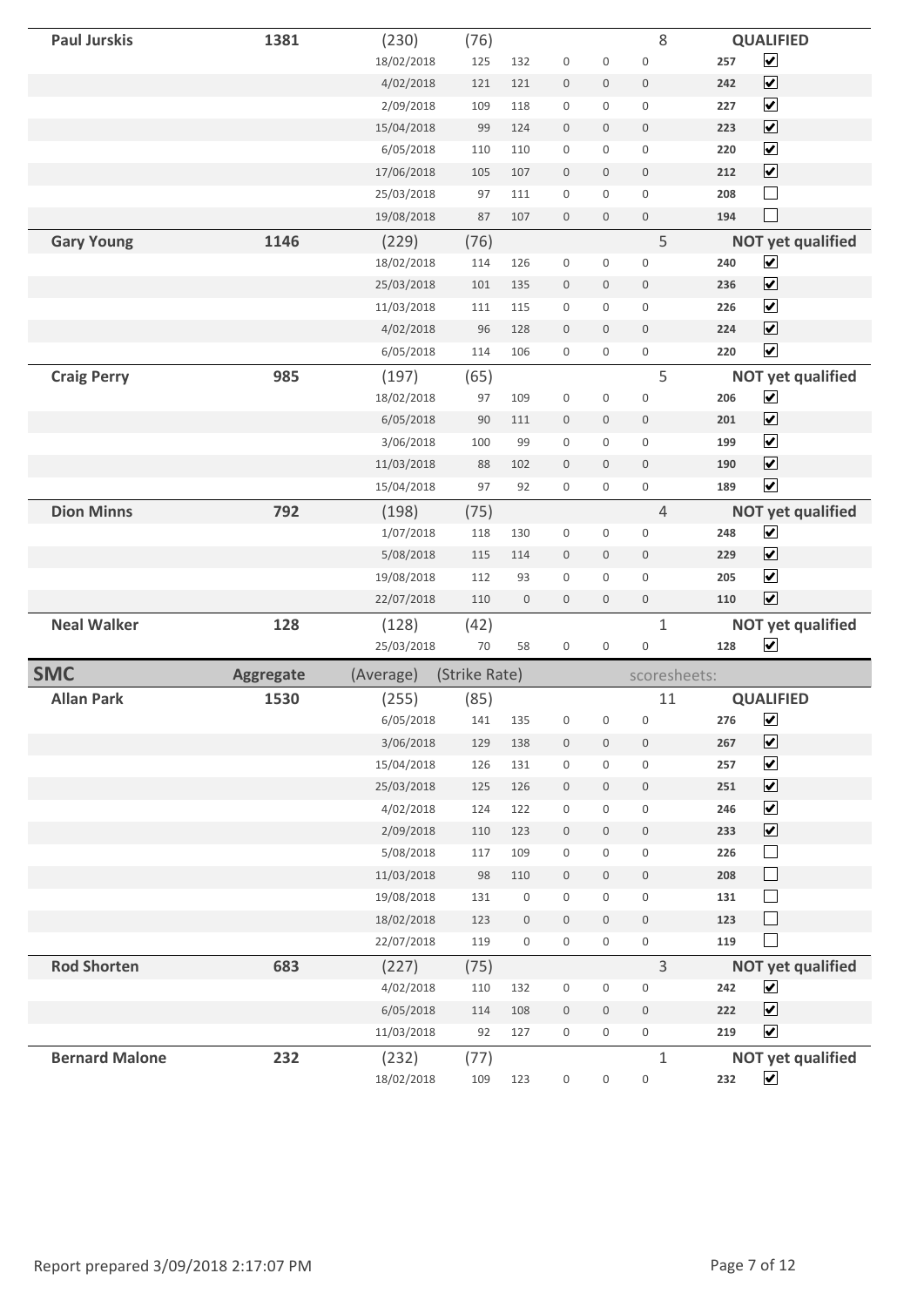| HC                    | <b>Aggregate</b> | (Average)  | (Strike Rate) |     |                     |                     | scoresheets:        |     |                              |
|-----------------------|------------------|------------|---------------|-----|---------------------|---------------------|---------------------|-----|------------------------------|
| <b>Micheal McRae</b>  | 1669             | (278)      | (92)          |     |                     |                     | 13                  |     | <b>QUALIFIED</b>             |
|                       |                  | 3/06/2018  | 140           | 144 | $\mathbf 0$         | 0                   | $\mathbf 0$         | 284 | $\blacktriangledown$         |
|                       |                  | 1/07/2018  | 135           | 148 | $\mathbf 0$         | $\mathbf 0$         | $\mathbf 0$         | 283 | $\overline{\mathbf{v}}$      |
|                       |                  | 18/02/2018 | 142           | 139 | $\mathsf{O}\xspace$ | 0                   | $\mathsf{O}\xspace$ | 281 | $\blacktriangledown$         |
|                       |                  | 19/08/2018 | 137           | 144 | $\mathbb O$         | 0                   | $\mathbf 0$         | 281 | $\boxed{\blacktriangledown}$ |
|                       |                  | 25/03/2018 | 132           | 142 | $\mathbf 0$         | 0                   | $\mathbf 0$         | 274 | $\overline{\mathbf{v}}$      |
|                       |                  | 17/06/2018 | 142           | 124 | $\bf 0$             | 0                   | $\mathbf 0$         | 266 | $\overline{\mathbf{v}}$      |
|                       |                  | 4/02/2018  | 125           | 140 | $\mathbf 0$         | 0                   | $\mathbf 0$         | 265 | $\Box$                       |
|                       |                  | 22/07/2018 | 125           | 139 | $\boldsymbol{0}$    | 0                   | $\mathbf 0$         | 264 | $\Box$                       |
|                       |                  | 6/05/2018  | 129           | 133 | $\mathbf 0$         | 0                   | $\mathbf 0$         | 262 | $\Box$                       |
|                       |                  | 2/09/2018  | 126           | 135 | $\mathbf 0$         | 0                   | $\mathbf 0$         | 261 | $\Box$                       |
|                       |                  | 5/08/2018  | 137           | 122 | $\mathbf 0$         | 0                   | $\mathsf{O}\xspace$ | 259 | $\Box$                       |
|                       |                  | 15/04/2018 | 123           | 130 | $\mathbf 0$         | 0                   | $\mathbf 0$         | 253 | $\Box$                       |
|                       |                  | 11/03/2018 | 114           | 138 | $\mathbf 0$         | 0                   | $\mathbf 0$         | 252 | $\mathcal{L}_{\mathcal{A}}$  |
| <b>Colin Keene</b>    | 1646             | (274)      | (91)          |     |                     |                     | 13                  |     | <b>QUALIFIED</b>             |
|                       |                  | 15/04/2018 | 139           | 148 | $\mathbf 0$         | 0                   | $\mathbf 0$         | 287 | $\blacktriangledown$         |
|                       |                  | 19/08/2018 | 142           | 139 | $\mathbf 0$         | 0                   | $\mathbf 0$         | 281 | $\blacktriangledown$         |
|                       |                  | 22/07/2018 | 137           | 135 | $\mathbf 0$         | 0                   | $\mathbf 0$         | 272 | $\blacktriangledown$         |
|                       |                  | 3/06/2018  | 134           | 136 | $\boldsymbol{0}$    | 0                   | $\boldsymbol{0}$    | 270 | $\blacktriangledown$         |
|                       |                  | 1/07/2018  | 127           | 143 | $\mathbf 0$         | 0                   | $\mathbf 0$         | 270 | $\overline{\mathbf{v}}$      |
|                       |                  | 25/03/2018 | 126           | 140 | $\mathbf 0$         | 0                   | $\mathbf 0$         | 266 | $\overline{\mathbf{v}}$      |
|                       |                  | 17/06/2018 | 134           | 129 | $\mathbf 0$         | 0                   | $\mathbf 0$         | 263 | $\Box$                       |
|                       |                  | 18/02/2018 | 133           | 127 | $\mathbf 0$         | 0                   | $\mathbf 0$         | 260 | $\Box$                       |
|                       |                  | 4/02/2018  | 117           | 133 | $\mathbf 0$         | 0                   | $\mathbf 0$         | 250 | $\Box$                       |
|                       |                  | 5/08/2018  | 124           | 124 | $\bf 0$             | 0                   | $\mathbf 0$         | 248 | $\Box$                       |
|                       |                  | 6/05/2018  | 122           | 125 | $\mathbf 0$         | 0                   | $\mathbf 0$         | 247 | $\Box$                       |
|                       |                  | 2/09/2018  | 128           | 113 | $\bf 0$             | 0                   | $\boldsymbol{0}$    | 241 | $\Box$                       |
|                       |                  | 11/03/2018 | 111           | 122 | $\mathbf 0$         | 0                   | $\mathsf{O}\xspace$ | 233 | $\Box$                       |
| <b>James Cooze</b>    | 1620             | (270)      | (90)          |     |                     |                     | 7                   |     | <b>QUALIFIED</b>             |
|                       |                  | 1/07/2018  | 144           | 133 | $\mathsf{O}\xspace$ | 0                   | $\mathsf{O}\xspace$ | 277 | $\blacktriangledown$         |
|                       |                  | 2/09/2018  | 134           | 140 | $\mathsf{O}$        | $\mathsf{O}\xspace$ | $\mathbf 0$         | 274 | $\boxed{\blacktriangledown}$ |
|                       |                  | 6/05/2018  | 135           | 135 | $\mathbb O$         | 0                   | $\mathsf{O}\xspace$ | 270 | $\blacktriangledown$         |
|                       |                  | 17/06/2018 | 129           | 139 | $\mathsf{O}$        | $\mathsf{O}\xspace$ | $\mathbb O$         | 268 | $\blacktriangledown$         |
|                       |                  | 5/08/2018  | 140           | 126 | $\mathsf{O}\xspace$ | $\mathsf{O}\xspace$ | $\mathbf 0$         | 266 | $\blacktriangledown$         |
|                       |                  | 19/08/2018 | 132           | 133 | $\boldsymbol{0}$    | $\mathsf{O}\xspace$ | $\mathbb O$         | 265 | $\blacktriangledown$         |
|                       |                  | 25/03/2018 | 131           | 127 | $\mathsf{O}\xspace$ | $\mathsf{O}\xspace$ | $\mathsf{O}\xspace$ | 258 | $\Box$                       |
| <b>GREG RAWLINSON</b> | 1611             | (268)      | (89)          |     |                     |                     | 10                  |     | <b>QUALIFIED</b>             |
|                       |                  | 19/08/2018 | 141           | 132 | $\mathsf{O}\xspace$ | $\mathsf{O}\xspace$ | $\mathbf 0$         | 273 | $\blacktriangledown$         |
|                       |                  | 17/06/2018 | 135           | 137 | $\boldsymbol{0}$    | $\mathsf{O}\xspace$ | $\boldsymbol{0}$    | 272 | $\blacktriangledown$         |
|                       |                  | 3/06/2018  | 135           | 136 | $\mathsf{O}\xspace$ | $\mathsf{O}\xspace$ | $\mathsf{O}\xspace$ | 271 | $\blacktriangledown$         |
|                       |                  | 2/09/2018  | 140           | 127 | $\mathsf{O}$        | $\mathbf 0$         | $\boldsymbol{0}$    | 267 | $\blacktriangledown$         |
|                       |                  | 1/07/2018  | 126           | 140 | $\mathbb O$         | $\mathbf 0$         | $\mathsf{O}\xspace$ | 266 | $\blacktriangledown$         |
|                       |                  | 5/08/2018  | 139           | 123 | $\mathsf{O}\xspace$ | $\mathsf{O}\xspace$ | $\mathbb O$         | 262 | $\blacktriangledown$         |
|                       |                  | 22/07/2018 | 122           | 137 | $\mathsf{O}\xspace$ | $\mathsf{O}\xspace$ | $\mathbf 0$         | 259 | $\Box$                       |
|                       |                  | 25/03/2018 | 110           | 130 | $\boldsymbol{0}$    | $\mathbf 0$         | $\mathbf 0$         | 240 | $\Box$                       |
|                       |                  | 15/04/2018 | 110           | 106 | $\mathsf{O}\xspace$ | $\mathsf{O}\xspace$ | $\mathsf{O}\xspace$ | 216 | $\Box$                       |
|                       |                  | 11/03/2018 | 104           | 104 | $\mathbb O$         | 0                   | $\mathbb O$         | 208 | $\Box$                       |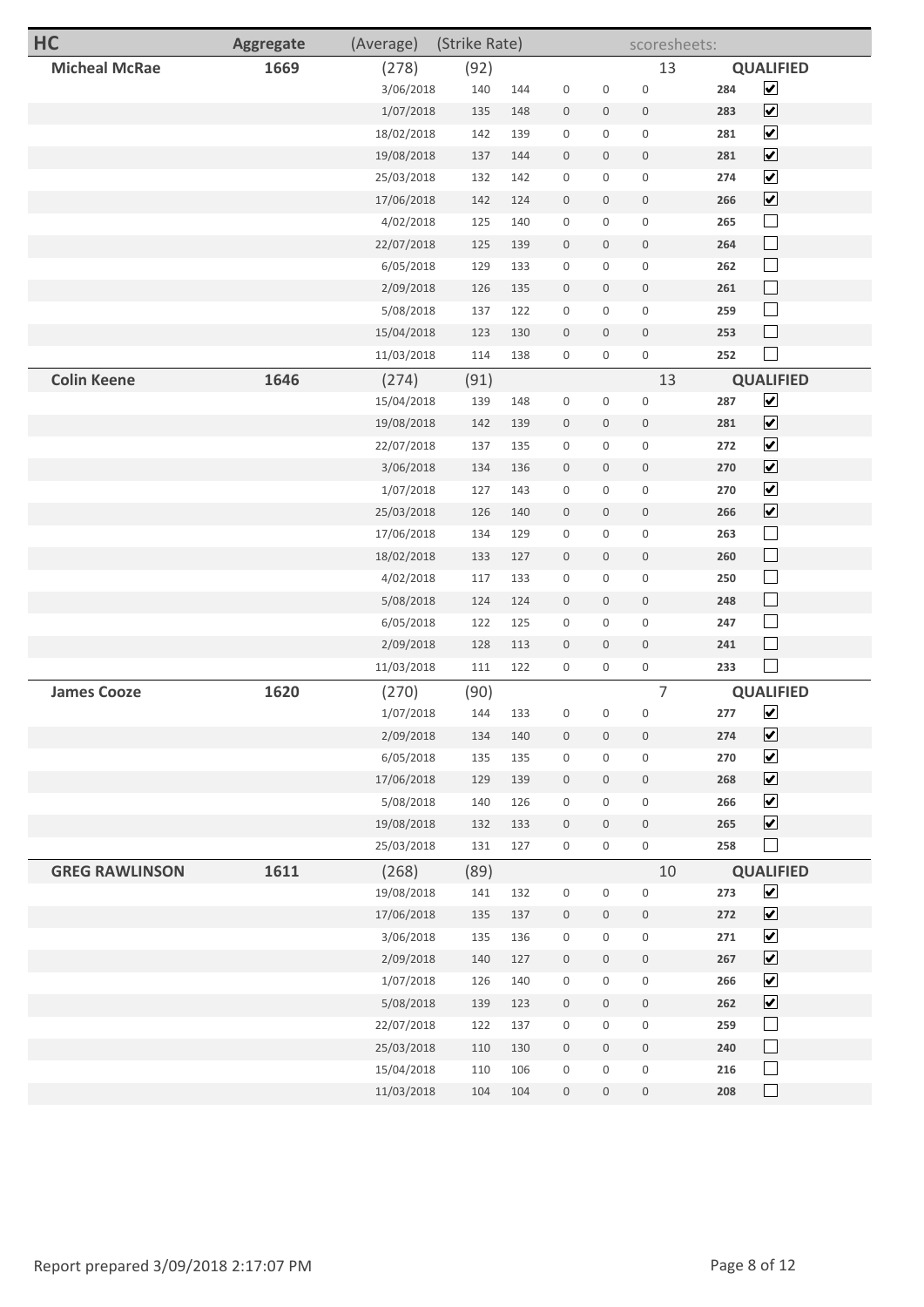| <b>Craig Forbes</b>  | 1524 | (254)      | (84) |                     |                     |                     | 11                  |     | <b>QUALIFIED</b>            |
|----------------------|------|------------|------|---------------------|---------------------|---------------------|---------------------|-----|-----------------------------|
|                      |      | 15/04/2018 | 134  | 127                 | $\mathsf{O}\xspace$ | 0                   | $\mathbf 0$         | 261 | $\blacktriangledown$        |
|                      |      | 18/02/2018 | 130  | 126                 | $\mathsf{O}\xspace$ | 0                   | $\mathsf{O}\xspace$ | 256 | $\overline{\mathbf{v}}$     |
|                      |      | 3/06/2018  | 129  | 126                 | $\mathsf{O}\xspace$ | 0                   | 0                   | 255 | $\blacktriangledown$        |
|                      |      | 2/09/2018  | 127  | 127                 | $\mathbb O$         | 0                   | $\mathbb O$         | 254 | $\blacktriangledown$        |
|                      |      | 1/07/2018  | 118  | 133                 | $\boldsymbol{0}$    | 0                   | $\mathsf{O}\xspace$ | 251 | $\blacktriangledown$        |
|                      |      | 19/08/2018 | 126  | 121                 | $\mathsf{O}\xspace$ | 0                   | $\mathbb O$         | 247 | $\overline{\mathbf{v}}$     |
|                      |      | 5/08/2018  | 118  | 129                 | $\mathsf{O}\xspace$ | 0                   | 0                   | 247 | $\Box$                      |
|                      |      | 25/03/2018 | 128  | 118                 | $\boldsymbol{0}$    | 0                   | $\mathsf{O}\xspace$ | 246 | $\Box$                      |
|                      |      | 22/07/2018 | 113  | 130                 | $\mathsf{O}\xspace$ | 0                   | $\mathsf{O}\xspace$ | 243 | $\Box$                      |
|                      |      | 11/03/2018 | 99   | 132                 | $\mathsf{O}\xspace$ | 0                   | $\mathsf{O}\xspace$ | 231 | $\Box$                      |
|                      |      | 4/02/2018  | 98   | 119                 | $\mathsf{O}\xspace$ | 0                   | 0                   | 217 | $\Box$                      |
| <b>Stephen Bruce</b> | 1477 | (246)      | (82) |                     |                     |                     | $\mathsf 9$         |     | <b>QUALIFIED</b>            |
|                      |      | 3/06/2018  | 128  | 127                 | $\mathsf{O}\xspace$ | 0                   | $\mathsf{O}\xspace$ | 255 | $\blacktriangledown$        |
|                      |      | 11/03/2018 | 127  | 127                 | $\mathbb O$         | 0                   | $\mathbb O$         | 254 | $\blacktriangledown$        |
|                      |      | 17/06/2018 | 125  | 124                 | $\boldsymbol{0}$    | 0                   | $\mathsf{O}\xspace$ | 249 | $\blacktriangledown$        |
|                      |      | 19/08/2018 | 117  | 128                 | $\mathsf{O}\xspace$ | 0                   | $\mathbb O$         | 245 | $\overline{\mathbf{v}}$     |
|                      |      | 2/09/2018  | 126  | 117                 | 0                   | 0                   | 0                   | 243 | $\blacktriangledown$        |
|                      |      | 15/04/2018 | 120  | 111                 | $\boldsymbol{0}$    | 0                   | $\mathsf{O}\xspace$ | 231 | $\overline{\mathbf{v}}$     |
|                      |      | 25/03/2018 | 101  | 114                 | $\mathsf{O}\xspace$ | 0                   | $\mathsf{O}\xspace$ | 215 | $\Box$                      |
|                      |      | 5/08/2018  | 109  | 97                  | $\mathsf{O}\xspace$ | 0                   | $\mathsf{O}\xspace$ | 206 | $\Box$                      |
|                      |      | 4/02/2018  | 91   | 114                 | $\mathsf{O}\xspace$ | 0                   | $\mathsf{O}\xspace$ | 205 | $\blacksquare$              |
| <b>Paul Faux</b>     | 1280 | (213)      | (71) |                     |                     |                     | 11                  |     | <b>QUALIFIED</b>            |
|                      |      | 25/03/2018 | 115  | 110                 | $\mathsf{O}\xspace$ | 0                   | $\mathsf 0$         | 225 | $\blacktriangledown$        |
|                      |      | 17/06/2018 | 111  | 108                 | $\mathbb O$         | 0                   | $\mathbb O$         | 219 | $\blacktriangledown$        |
|                      |      | 6/05/2018  | 107  | 109                 | $\boldsymbol{0}$    | 0                   | $\mathsf{O}\xspace$ | 216 | $\blacktriangledown$        |
|                      |      | 1/07/2018  | 110  | 105                 | $\mathsf{O}\xspace$ | 0                   | $\mathbb O$         | 215 | $\blacktriangledown$        |
|                      |      | 18/02/2018 | 101  | 103                 | 0                   | 0                   | 0                   | 204 | $\blacktriangledown$        |
|                      |      | 2/09/2018  | 103  | 98                  | $\mathbf 0$         | 0                   | $\mathsf{O}\xspace$ | 201 | $\overline{\mathbf{v}}$     |
|                      |      | 15/04/2018 | 102  | 97                  | $\mathbf 0$         | 0                   | $\boldsymbol{0}$    | 199 | $\Box$                      |
|                      |      | 4/02/2018  | 88   | 104                 | $\mathbf 0$         | 0                   | $\mathbf 0$         | 192 | $\Box$                      |
|                      |      | 3/06/2018  | 90   | 101                 | $\mathsf{O}\xspace$ | 0                   | 0                   | 191 |                             |
|                      |      | 19/08/2018 | 92   | 91                  | $\mathsf{O}\xspace$ | 0                   | $\mathsf{O}\xspace$ | 183 | $\Box$                      |
|                      |      | 5/08/2018  | 85   | 80                  | $\mathsf{O}\xspace$ | 0                   | $\mathsf{O}\xspace$ | 165 | $\mathcal{L}_{\mathcal{A}}$ |
| <b>Eric Kruger</b>   | 847  | (141)      | (80) |                     |                     |                     | 6                   |     | <b>QUALIFIED</b>            |
|                      |      | 18/02/2018 | 142  | 112                 | $\mathsf{O}\xspace$ | 0                   | $\mathsf{O}\xspace$ | 254 | $\blacktriangledown$        |
|                      |      | 15/04/2018 | 132  | $\mathsf{O}\xspace$ | $\mathsf{O}\xspace$ | 0                   | $\mathsf{O}\xspace$ | 132 | $\blacktriangledown$        |
|                      |      | 22/07/2018 | 127  | $\mathsf{O}\xspace$ | $\mathsf{O}\xspace$ | 0                   | $\mathsf{O}\xspace$ | 127 | $\blacktriangledown$        |
|                      |      | 11/03/2018 | 120  | $\mathsf{O}\xspace$ | $\boldsymbol{0}$    | 0                   | $\mathsf{O}\xspace$ | 120 | $\blacktriangledown$        |
|                      |      | 5/08/2018  | 113  | 0                   | $\mathsf{O}\xspace$ | 0                   | $\mathsf{O}\xspace$ | 113 | $\blacktriangledown$        |
|                      |      | 4/02/2018  | 101  | $\mathsf{O}\xspace$ | $\mathbb O$         | 0                   | $\mathsf{O}\xspace$ | 101 | $\overline{\mathbf{v}}$     |
| <b>Ashley Smith</b>  | 971  | (242)      | (80) |                     |                     |                     | $\overline{4}$      |     | <b>NOT yet qualified</b>    |
|                      |      | 1/07/2018  | 131  | 133                 | $\mathsf{O}\xspace$ | 0                   | 0                   | 264 | $\blacktriangledown$        |
|                      |      | 6/05/2018  | 130  | 117                 | $\mathbb O$         | 0                   | $\mathsf{O}\xspace$ | 247 | $\blacktriangledown$        |
|                      |      | 5/08/2018  | 122  | 110                 | $\mathsf{O}\xspace$ | 0                   | $\mathsf{O}\xspace$ | 232 | $\blacktriangledown$        |
|                      |      | 22/07/2018 | 120  | 108                 | $\mathsf{O}\xspace$ | 0                   | $\mathsf{O}\xspace$ | 228 | $\blacktriangledown$        |
| <b>Pete Gabriel</b>  | 729  | (182)      | (81) |                     |                     |                     | $\overline{4}$      |     | <b>NOT yet qualified</b>    |
|                      |      | 19/08/2018 | 133  | 122                 | 0                   | 0                   | 0                   | 255 | $\blacktriangledown$        |
|                      |      | 18/02/2018 | 121  | 133                 | $\mathsf{O}\xspace$ | 0                   | $\mathsf{O}\xspace$ | 254 | $\blacktriangledown$        |
|                      |      | 4/02/2018  | 113  | 0                   | $\mathsf{O}\xspace$ | 0                   | $\mathsf{O}\xspace$ | 113 | $\blacktriangledown$        |
|                      |      | 11/03/2018 | 107  | $\mathsf{O}\xspace$ | $\mathsf{O}\xspace$ | $\mathsf{O}\xspace$ | $\mathsf{O}\xspace$ | 107 | $\blacktriangledown$        |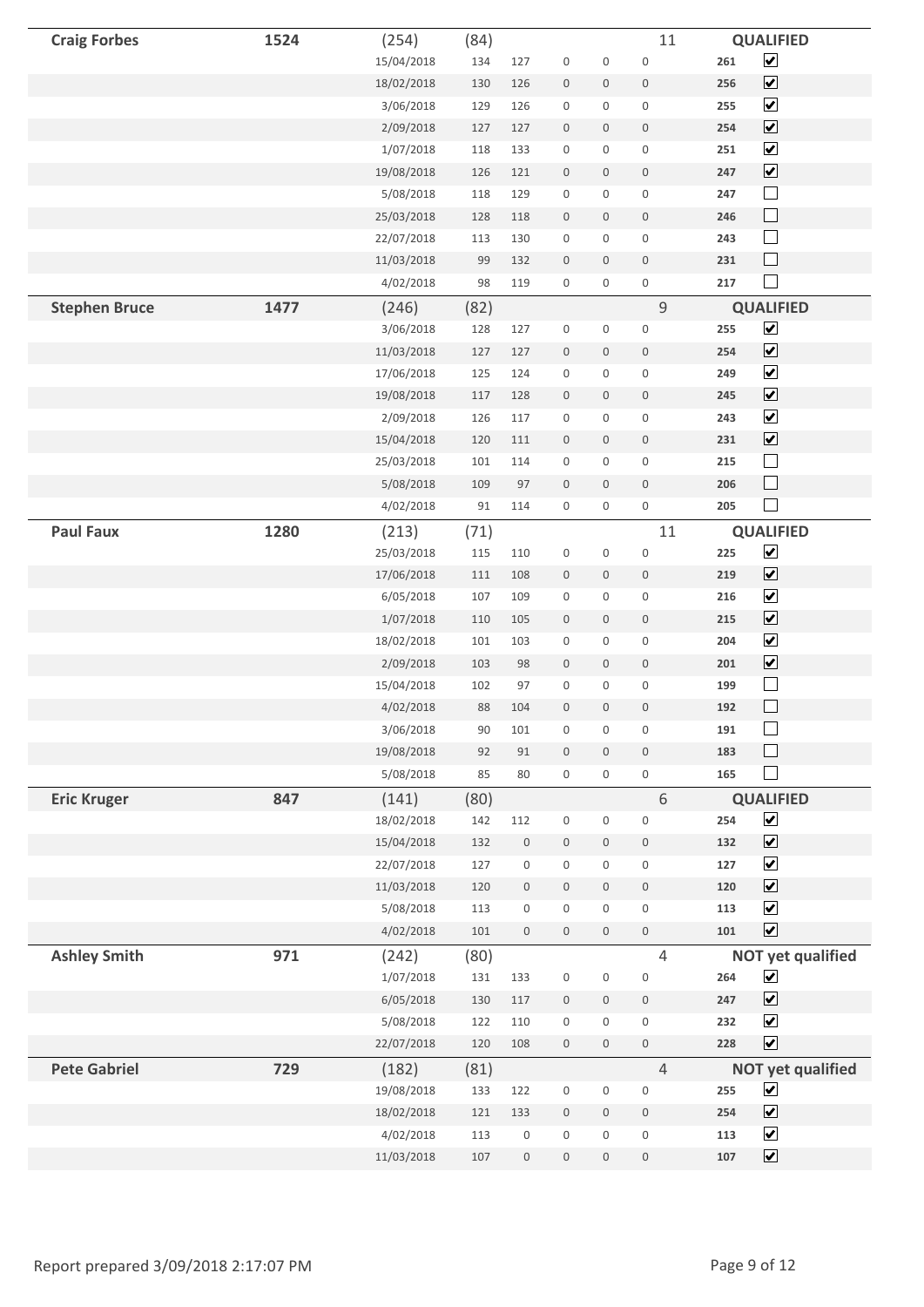| <b>SCOTT DAVIS</b>      | 680              | (226)                   | (75)          |                     |                          |                          | 3                         | <b>NOT yet qualified</b>                                   |
|-------------------------|------------------|-------------------------|---------------|---------------------|--------------------------|--------------------------|---------------------------|------------------------------------------------------------|
|                         |                  | 18/02/2018              | 115           | 137                 | $\mathbf 0$              | $\mathsf{O}\xspace$      | $\mathbf 0$               | $\blacktriangledown$<br>252                                |
|                         |                  | 1/07/2018               | 106           | 120                 | $\mathbf 0$              | $\mathbf 0$              | $\mathbf 0$               | $\blacktriangledown$<br>226                                |
|                         |                  | 4/02/2018               | 111           | 91                  | $\mathsf{O}\xspace$      | $\mathsf{O}\xspace$      | $\mathbf 0$               | $\blacktriangledown$<br>202                                |
| <b>Damien Nicholl</b>   | 443              | (221)                   | (73)          |                     |                          |                          | $\overline{2}$            | <b>NOT yet qualified</b>                                   |
|                         |                  | 3/06/2018               | 115           | 123                 | $\mathsf{O}\xspace$      | $\mathsf 0$              | $\mathbf 0$               | $\blacktriangledown$<br>238                                |
|                         |                  | 6/05/2018               | 105           | 100                 | $\mathbf 0$              | $\mathbf 0$              | $\boldsymbol{0}$          | $\overline{\mathbf{v}}$<br>205                             |
| <b>Ryan Drosd</b>       | 369              | (184)                   | (61)          |                     |                          |                          | $\overline{2}$            | <b>NOT yet qualified</b>                                   |
|                         |                  | 6/05/2018               | 90            | 97                  | $\mathbf 0$              | $\mathbf 0$              | $\mathbf 0$               | $\blacktriangledown$<br>187                                |
|                         |                  | 25/03/2018              | 93            | 89                  | $\mathbf 0$              | $\mathsf{O}$             | $\mathbf 0$               | $\blacktriangledown$<br>182                                |
| <b>Craig Robertson</b>  | 269              | (269)                   | (89)          |                     |                          |                          | $\mathbf 1$               | <b>NOT yet qualified</b>                                   |
|                         |                  | 17/06/2018              | 132           | 137                 | $\mathbb O$              | $\mathsf{O}\xspace$      | $\mathbb O$               | $\overline{\mathbf{v}}$<br>269                             |
| <b>Mathew Wilkin</b>    | 214              | (214)                   | (71)          |                     |                          |                          | $\mathbf{1}$              | <b>NOT yet qualified</b>                                   |
|                         |                  | 17/06/2018              | 105           | 109                 | $\mathbf 0$              | $\boldsymbol{0}$         | $\mathbf 0$               | $\blacktriangledown$<br>214                                |
| <b>Jeffrey Farrow</b>   | 193              | (193)                   | (64)          |                     |                          |                          | $\mathbf{1}$              | <b>NOT yet qualified</b>                                   |
|                         |                  | 5/08/2018               | 94            | 99                  | $\mathsf 0$              | $\mathsf{O}\xspace$      | $\mathsf 0$               | $\overline{\mathbf{v}}$<br>193                             |
| <b>Michael McCartin</b> | 191              | (191)                   | (63)          |                     |                          |                          | $\mathbf{1}$              | <b>NOT yet qualified</b>                                   |
|                         |                  | 18/02/2018              | 89            | 102                 | $\mathsf{O}\xspace$      | $\boldsymbol{0}$         | $\mathbf 0$               | $\blacktriangledown$<br>191                                |
| <b>Trevor Evans</b>     | 175              | (175)                   | (58)          |                     |                          |                          | $1\,$                     | <b>NOT yet qualified</b>                                   |
|                         |                  | 22/07/2018              | 85            | 90                  | $\mathsf 0$              | $\mathsf{O}\xspace$      | $\mathsf 0$               | $\overline{\mathbf{v}}$<br>175                             |
| <b>Shane Gilroy</b>     | 164              | (164)                   | (54)          |                     |                          |                          | $\mathbf{1}$              | <b>NOT yet qualified</b>                                   |
|                         |                  | 22/07/2018              | 67            | 97                  | $\mathsf{O}\xspace$      | $\boldsymbol{0}$         | $\boldsymbol{0}$          | $\blacktriangledown$<br>164                                |
| <b>Rodney Mills</b>     | 149              | (149)                   | (49)          |                     |                          |                          | $\mathbf{1}$              | <b>NOT yet qualified</b>                                   |
|                         |                  | 22/07/2018              | 73            | 76                  | $\mathsf{O}\xspace$      | $\mathsf{O}\xspace$      | $\mathbb O$               | $\overline{\mathbf{v}}$<br>149                             |
|                         |                  |                         |               |                     |                          |                          |                           |                                                            |
| <b>Matthew Lewis</b>    | 124              |                         |               |                     |                          |                          | $\mathbf{1}$              |                                                            |
|                         |                  | (124)<br>25/03/2018     | (82)<br>124   | $\mathsf{O}\xspace$ | $\mathsf{O}\xspace$      | $\mathbf 0$              | $\mathbf 0$               | <b>NOT yet qualified</b><br>$\overline{\mathbf{v}}$<br>124 |
| Simon Azzopardi         | 80               | (80)                    |               |                     |                          |                          | $\mathbf{1}$              |                                                            |
|                         |                  | 5/08/2018               | (53)<br>80    | $\mathsf 0$         | $\mathbf 0$              | $\mathbf 0$              | $\boldsymbol{0}$          | <b>NOT yet qualified</b><br>$\overline{\mathbf{v}}$<br>80  |
|                         |                  |                         |               |                     |                          |                          |                           |                                                            |
| <b>FHC</b>              | <b>Aggregate</b> | (Average)               | (Strike Rate) |                     |                          |                          | scoresheets:              |                                                            |
| <b>Julie Evans</b>      | 1652             | (275)<br>19/08/2018     | (91)<br>140   | 142                 | $\boldsymbol{0}$         | $\boldsymbol{0}$         | 10<br>$\mathsf{O}\xspace$ | <b>QUALIFIED</b><br>$\blacktriangledown$<br>282            |
|                         |                  | 1/07/2018               | 142           | 139                 | $\mathsf{O}\xspace$      | $\mathsf{O}\xspace$      | $\boldsymbol{0}$          | $\boxed{\blacktriangledown}$<br>281                        |
|                         |                  | 17/06/2018              | 141           | 138                 | 0                        | 0                        | $\mathsf{O}\xspace$       | $\blacktriangledown$<br>279                                |
|                         |                  | 2/09/2018               | 140           | 138                 | $\mathsf{O}\xspace$      | $\mathsf{O}\xspace$      | $\mathsf{O}\xspace$       | $\blacktriangledown$<br>278                                |
|                         |                  | 3/06/2018               | 128           | 140                 | $\mathsf{O}\xspace$      | $\mathsf{O}\xspace$      | $\mathsf{O}\xspace$       | $\blacktriangledown$<br>268                                |
|                         |                  | 22/07/2018              | 135           | 129                 | 0                        | $\mathsf{O}\xspace$      | $\boldsymbol{0}$          | $\blacktriangledown$<br>264                                |
|                         |                  | 25/03/2018              | $117\,$       | 135                 | $\mathsf{O}\xspace$      | $\mathsf{O}\xspace$      | $\mathsf{O}\xspace$       | $\Box$<br>252                                              |
|                         |                  | 6/05/2018               | 128           | 121                 | $\boldsymbol{0}$         | $\mathbb O$              | $\boldsymbol{0}$          | $\Box$<br>249                                              |
|                         |                  | 11/03/2018              | 120           | 125                 | $\mathsf{O}\xspace$      | $\mathsf{O}\xspace$      | $\mathsf{O}\xspace$       | $\Box$<br>245                                              |
|                         |                  | 15/04/2018              | 114           | 115                 | $\mathsf{O}\xspace$      | $\mathsf{O}\xspace$      | $\mathbb O$               | $\blacksquare$<br>229                                      |
| <b>Donna Gilroy</b>     | 1580             | (263)                   | (87)          |                     |                          |                          | $\overline{7}$            | <b>QUALIFIED</b>                                           |
|                         |                  | 22/07/2018              | 142           | 142                 | $\mathsf{O}\xspace$      | $\mathsf 0$              | $\mathbf 0$               | $\blacktriangleright$<br>284                               |
|                         |                  | 17/06/2018              | 143           | 138                 | $\mathsf{O}\xspace$      | $\mathsf{O}\xspace$      | $\mathsf{O}\xspace$       | $\blacktriangledown$<br>281                                |
|                         |                  | 5/08/2018               | 141           | 126                 | $\mathsf{O}\xspace$      | 0                        | $\mathsf 0$               | $\blacktriangledown$<br>267                                |
|                         |                  | 3/06/2018               | 131           | 124                 | $\mathsf{O}\xspace$      | $\mathsf{O}\xspace$      | $\mathbb O$               | $\blacktriangleright$<br>255                               |
|                         |                  | 19/08/2018              | 140           | 108                 | $\mathsf{O}\xspace$      | $\mathsf{O}\xspace$      | $\mathsf{O}\xspace$       | $\blacktriangledown$<br>248                                |
|                         |                  | 1/07/2018<br>18/02/2018 | 110<br>105    | 135<br>108          | $\mathsf{O}\xspace$<br>0 | $\mathsf{O}\xspace$<br>0 | $\mathbb O$<br>0          | $\blacktriangledown$<br>245<br>$\Box$<br>213               |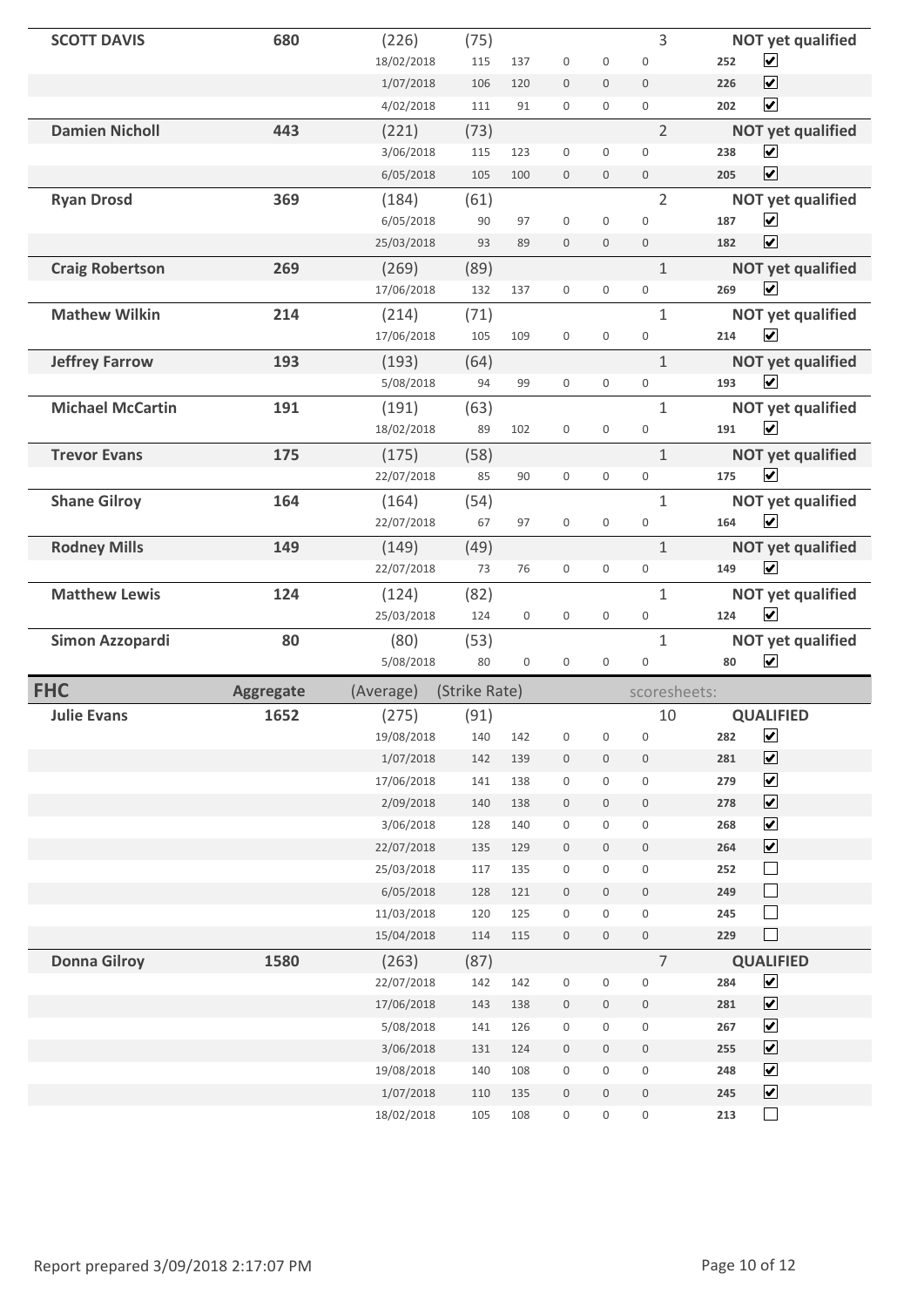| <b>Yolandie Goodyear</b> | 812              | (135)                  | (67)          |                     |                     |                     | 7                   |     | <b>QUALIFIED</b>               |
|--------------------------|------------------|------------------------|---------------|---------------------|---------------------|---------------------|---------------------|-----|--------------------------------|
|                          |                  | 18/02/2018             | 115           | 97                  | $\mathsf{O}\xspace$ | 0                   | $\mathbf 0$         | 212 | $\blacktriangledown$           |
|                          |                  | 19/08/2018             | 102           | 73                  | $\boldsymbol{0}$    | 0                   | $\mathsf{O}\xspace$ | 175 | $\overline{\mathbf{v}}$        |
|                          |                  | 15/04/2018             | $\mathbb O$   | 112                 | $\mathsf{O}\xspace$ | 0                   | $\mathsf{O}\xspace$ | 112 | $\overline{\mathbf{v}}$        |
|                          |                  | 5/08/2018              | 107           | $\mathsf{O}\xspace$ | $\mathbb O$         | 0                   | $\bf 0$             | 107 | $\overline{\mathbf{v}}$        |
|                          |                  | 4/02/2018              | 104           | 0                   | $\mathbf 0$         | 0                   | 0                   | 104 | $\overline{\mathbf{v}}$        |
|                          |                  | 11/03/2018             | 102           | $\mathsf{O}\xspace$ | $\mathbf 0$         | $\mathsf{O}$        | $\mathbb O$         | 102 | $\overline{\mathbf{v}}$        |
|                          |                  | 22/07/2018             | 94            | 0                   | 0                   | 0                   | 0                   | 94  | $\Box$                         |
| <b>MBR</b>               | <b>Aggregate</b> | (Average)              | (Strike Rate) |                     |                     |                     | scoresheets:        |     |                                |
| <b>Blaine Scarr</b>      | 1697             | (282)                  | (94)          |                     |                     |                     | 9                   |     | <b>QUALIFIED</b>               |
|                          |                  | 1/07/2018              | 140           | 148                 | 0                   | 0                   | 0                   | 288 | $\blacktriangledown$           |
|                          |                  | 22/07/2018             | 140           | 144                 | $\mathbf 0$         | 0                   | $\mathsf{O}\xspace$ | 284 | $\overline{\mathbf{v}}$        |
|                          |                  | 2/09/2018              | 140           | 144                 | $\mathbf 0$         | 0                   | $\mathbf 0$         | 284 | $\overline{\mathbf{v}}$        |
|                          |                  | 15/04/2018             | 141           | 142                 | $\boldsymbol{0}$    | 0                   | $\mathsf{O}\xspace$ | 283 | $\overline{\mathbf{v}}$        |
|                          |                  | 6/05/2018              | 139           | 142                 | $\mathsf{O}\xspace$ | 0                   | $\mathsf{O}\xspace$ | 281 | $\blacktriangledown$           |
|                          |                  | 18/02/2018             | 135           | 142                 | $\boldsymbol{0}$    | 0                   | $\mathbf 0$         | 277 | $\blacktriangledown$           |
|                          |                  | 4/02/2018              | 126           | 132                 | $\mathbf 0$         | 0                   | $\mathsf{O}\xspace$ | 258 | $\Box$                         |
|                          |                  | 25/03/2018             | 127           | 129                 | $\mathbb O$         | $\mathsf{O}$        | $\mathbb O$         | 256 | $\Box$                         |
|                          |                  | 11/03/2018             | 127           | 129                 | 0                   | 0                   | 0                   | 256 | $\mathcal{L}_{\mathcal{A}}$    |
| <b>Nathan Brown</b>      | 526              | (175)                  | (58)          |                     |                     |                     | 3                   |     | <b>NOT yet qualified</b>       |
|                          |                  | 22/07/2018             | 85            | 99                  | 0                   | 0                   | 0                   | 184 | $\blacktriangledown$           |
|                          |                  | 2/09/2018              | 97            | 79                  | $\mathbf 0$         | $\mathbf 0$         | $\mathsf{O}\xspace$ | 176 | $\blacktriangledown$           |
|                          |                  | 5/08/2018              | 74            | 92                  | $\mathsf{O}\xspace$ | 0                   | $\mathsf{O}\xspace$ | 166 | $\overline{\mathbf{v}}$        |
| <b>SCOTT DAVIS</b>       | 121              | (121)                  | (80)          |                     |                     |                     | $\mathbf{1}$        |     | <b>NOT yet qualified</b>       |
|                          |                  |                        |               |                     |                     |                     |                     |     |                                |
|                          |                  | 2/09/2018              | 121           | 0                   | 0                   | 0                   | $\mathsf{O}\xspace$ | 121 | $\blacktriangledown$           |
| <b>FBR</b>               | <b>Aggregate</b> | (Average)              | (Strike Rate) |                     |                     |                     | scoresheets:        |     |                                |
| <b>Debra Graham</b>      | 753              | (188)                  | (62)          |                     |                     |                     | 4                   |     | <b>NOT yet qualified</b>       |
|                          |                  | 19/08/2018             | 109           | 113                 | $\mathbf 0$         | 0                   | $\mathsf{O}\xspace$ | 222 | $\blacktriangledown$           |
|                          |                  | 2/09/2018              | 100           | 102                 | $\boldsymbol{0}$    | 0                   | $\mathsf{O}\xspace$ | 202 | $\overline{\mathbf{v}}$        |
|                          |                  | 1/07/2018              | 87            | 90                  | 0                   | 0                   | 0                   | 177 | $\blacktriangledown$           |
|                          |                  | 5/08/2018              | 64            | 88                  | $\mathbb O$         | $\mathsf{O}\xspace$ | $\mathsf{O}\xspace$ | 152 | $\blacktriangledown$           |
| <b>MBO</b>               | <b>Aggregate</b> | (Average)              | (Strike Rate) |                     |                     |                     | scoresheets:        |     |                                |
| <b>Josh Radoll</b>       | 1593             | (265)                  | (88)          |                     |                     |                     | $\overline{7}$      |     | <b>QUALIFIED</b>               |
|                          |                  | 1/07/2018              | 137           | 146                 | $\mathsf{O}\xspace$ | 0                   | $\mathbf 0$         | 283 | $\blacktriangledown$           |
|                          |                  | 4/02/2018              | 136           | 142                 | $\mathsf{O}\xspace$ | 0                   | 0                   | 278 | $\overline{\mathbf{v}}$        |
|                          |                  | 22/07/2018             | 132           | 135                 | $\mathsf{O}\xspace$ | 0                   | $\mathsf{O}\xspace$ | 267 | $\blacktriangledown$           |
|                          |                  | 17/06/2018             | 121           | 136                 | 0                   | 0                   | $\mathsf{O}$        | 257 | $\blacktriangledown$           |
|                          |                  | 18/02/2018             | 117           | 139                 | $\mathsf{O}\xspace$ | 0                   | $\mathsf{O}\xspace$ | 256 | $\blacktriangledown$           |
|                          |                  | 15/04/2018             | 119           | 133                 | $\mathsf{O}\xspace$ | 0                   | $\mathbb O$         | 252 | $\overline{\mathbf{v}}$        |
|                          |                  | 11/03/2018             | 117           | $\mathsf 0$         | $\mathsf{O}\xspace$ | 0                   | 0                   | 117 | $\Box$                         |
| <b>Jason Sutton</b>      | 1496             | (249)                  | (83)          |                     |                     |                     | $\overline{7}$      |     | <b>QUALIFIED</b>               |
|                          |                  | 18/02/2018             | 136           | 140                 | 0                   | 0                   | 0                   | 276 | $\blacktriangledown$           |
|                          |                  | 11/03/2018             | 113           | 142                 | $\mathsf{O}\xspace$ | 0                   | $\mathsf{O}\xspace$ | 255 | $\blacktriangledown$           |
|                          |                  | 25/03/2018             | 115           | 131                 | $\mathsf{O}\xspace$ | 0                   | $\mathsf{O}\xspace$ | 246 | $\blacktriangledown$           |
|                          |                  | 6/05/2018              | 113           | 133                 | $\mathsf{O}\xspace$ | 0                   | 0                   | 246 | $\blacktriangledown$           |
|                          |                  | 15/04/2018             | 106           | 131                 | $\mathsf{O}\xspace$ | 0                   | $\mathsf{O}\xspace$ | 237 | $\blacktriangledown$           |
|                          |                  | 4/02/2018<br>5/08/2018 | 103           | 133                 | 0                   | 0                   | $\mathsf{O}$        | 236 | $\blacktriangledown$<br>$\Box$ |